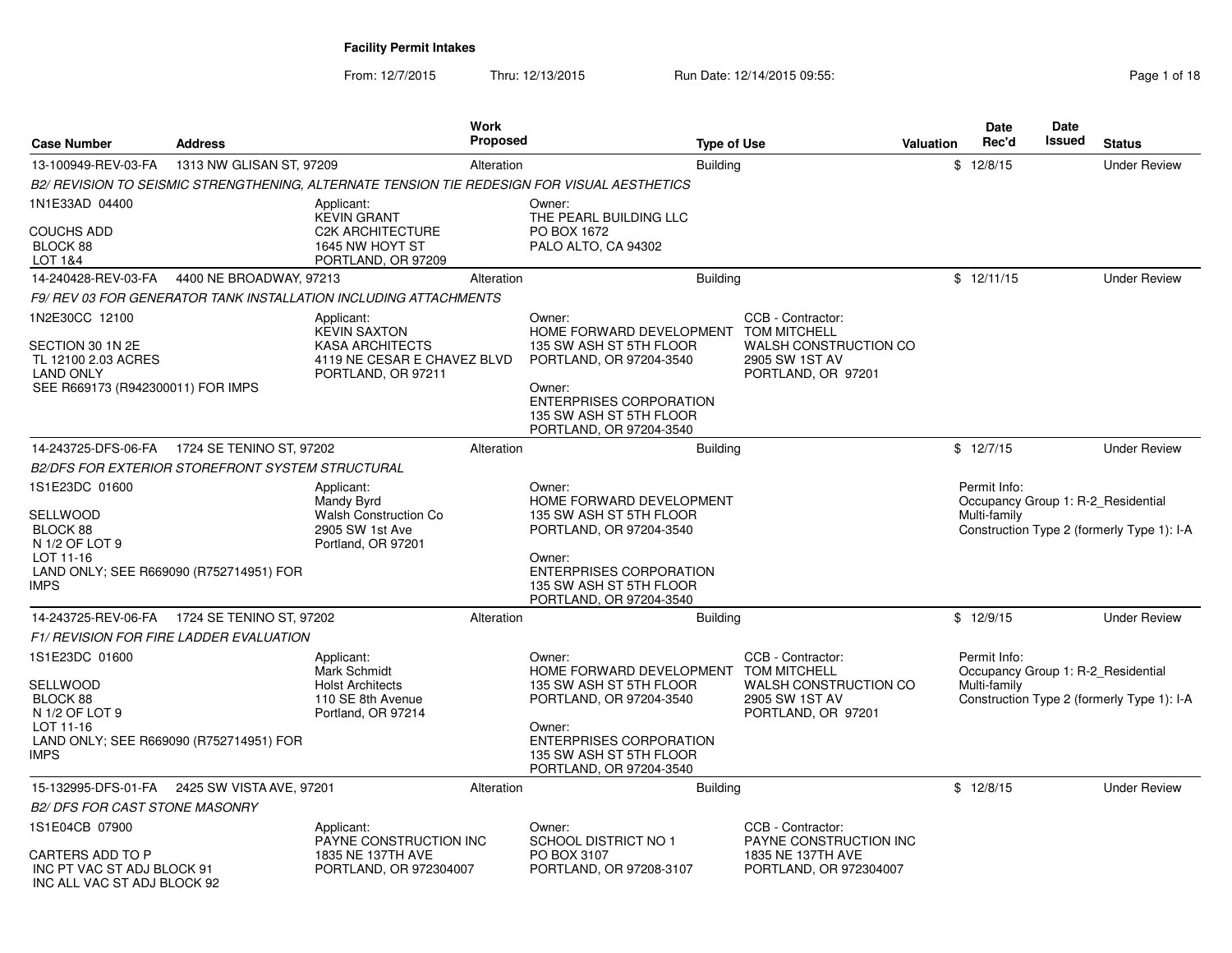From: 12/7/2015Thru: 12/13/2015 Run Date: 12/14/2015 09:55:<br>
Page 2 of 18

| <b>Case Number</b>                                                                                                   | <b>Address</b>                                  |                                                                                                                           | Work<br><b>Proposed</b> |                                                                                                           | <b>Type of Use</b> |                                                                                                                                      | Valuation | Date<br>Rec'd                        | Date<br><b>Issued</b> | <b>Status</b>                              |
|----------------------------------------------------------------------------------------------------------------------|-------------------------------------------------|---------------------------------------------------------------------------------------------------------------------------|-------------------------|-----------------------------------------------------------------------------------------------------------|--------------------|--------------------------------------------------------------------------------------------------------------------------------------|-----------|--------------------------------------|-----------------------|--------------------------------------------|
| 15-204660-DFS-02-FA                                                                                                  | 7802 NE AIRPORT WAY                             |                                                                                                                           | Alteration              |                                                                                                           | <b>Building</b>    |                                                                                                                                      |           | \$19,400 12/9/15                     |                       | <b>Under Review</b>                        |
|                                                                                                                      | <b>F27/ DFS 02 FOR ACCESSIBLE BUILDING RAMP</b> |                                                                                                                           |                         |                                                                                                           |                    |                                                                                                                                      |           |                                      |                       |                                            |
| 1N2E08DA 00200 A1                                                                                                    |                                                 | Applicant:<br><b>THOMAS SMITH</b><br><b>HOFFMAN CONSTRUCTION</b><br>805 SW BROADWAY, SUITE 2100<br>PORTLAND, OREGON 97205 |                         | Owner:<br>PORT OF PORTLAND<br>PO BOX 3529<br>PORTLAND, OR 97208-3529                                      |                    | CCB - Contractor:<br><b>THOMAS SMITH</b><br>HOFFMAN CONSTRUCTION CO<br>OF OREGON<br>805 SW BROADWAY SUITE 2100<br>PORTLAND, OR 97205 |           |                                      |                       |                                            |
|                                                                                                                      | 15-204826-DFS-03-FA 7710 NE AIR CARGO RD, 97220 |                                                                                                                           | Alteration              |                                                                                                           | <b>Building</b>    |                                                                                                                                      |           | \$19,440 12/9/15                     |                       | <b>Under Review</b>                        |
| F23/DFS 03 FOR ACCESSIBLE RAMP                                                                                       |                                                 |                                                                                                                           |                         |                                                                                                           |                    |                                                                                                                                      |           |                                      |                       |                                            |
|                                                                                                                      |                                                 | Applicant:<br><b>THOMAS SMITH</b><br>HOFFMAN CONSTRUCTION<br>805 SW BROADWAY, SUITE 2100<br>PORTLAND, OREGON 97205        |                         | Owner:<br>PORT OF PORTLAND<br>PO BOX 3529<br>PORTLAND, OR 97208-3529                                      |                    | CCB - Contractor:<br><b>THOMAS SMITH</b><br>HOFFMAN CONSTRUCTION CO<br>OF OREGON<br>805 SW BROADWAY SUITE 2100<br>PORTLAND, OR 97205 |           |                                      |                       |                                            |
|                                                                                                                      | 15-211654-REV-01-FA 111 SW COLUMBIA ST, 97258   |                                                                                                                           | Alteration              |                                                                                                           | <b>Building</b>    |                                                                                                                                      |           | \$15,000 12/10/15                    |                       | <b>Under Review</b>                        |
|                                                                                                                      |                                                 | F26/ REVISION TO PROVIDE ADDITIONAL STRUCTURAL INFORMATION FOR VEHICLE BARRIER,                                           |                         |                                                                                                           |                    |                                                                                                                                      |           |                                      |                       |                                            |
| 1S1E03BD 01700                                                                                                       |                                                 | Applicant:<br><b>BRANDI STEVENS</b>                                                                                       |                         | Owner:<br>COLUMBIA SQUARE LLC                                                                             |                    | CCB - Contractor:<br>MELVIN MARK CONSTRUCTION C(Occupancy Group 1: B                                                                 |           | Permit Info:                         |                       |                                            |
| <b>PORTLAND</b><br>BLOCK 129<br>LOT 1-8                                                                              |                                                 | <b>MELVIN MARK CO</b><br>111 SW COLUMBIA #1380<br>PORTLAND, OR 97201                                                      |                         | 111 SW COLUMBIA ST #1380<br>PORTLAND, OR 97201-5845                                                       |                    | 111 SW COLUMBIA ST STE 1380<br>PORTLAND, OR 972015873                                                                                |           |                                      |                       | Construction Type 2 (formerly Type 1): I-A |
|                                                                                                                      | 15-258784-REV-01-FA   1001 SW 5TH AVE, 97204    |                                                                                                                           | Alteration              |                                                                                                           | <b>Building</b>    |                                                                                                                                      |           | \$12/11/15                           |                       | <b>Under Review</b>                        |
|                                                                                                                      | F21/ REVISION TO CEILING GRID, ELEC, FINISHES   |                                                                                                                           |                         |                                                                                                           |                    |                                                                                                                                      |           |                                      |                       |                                            |
| 1S1E03BB 00800<br><b>PORTLAND</b><br>BLOCK 169<br><b>LOT 1-8</b><br>SEE R246278 (R667717341)                         |                                                 | Applicant:<br>LAUREN ROHDE<br><b>MCKENZIE</b><br>1515 SE WATER AVE. #100<br>PORTLAND, OR 97214                            |                         | Owner:<br>OR-CONGRESS CENTER LP<br>235 MONTGOMERY ST 16TH<br><b>FLOOR</b><br>SAN FRANCISCO, CA 94104-3104 |                    | CCB - Contractor:<br><b>BALFOUR BEATTY</b><br><b>CONSTRUCTION LLC</b><br>3100 MCKINNON 6TH FLOOR<br>DALLAS, TX 75201                 |           | Permit Info:<br>Occupancy Group 1: B |                       | Construction Type 2 (formerly Type 1): I-A |
| 15-273791-000-00-FA                                                                                                  | 1001 SE WATER AVE, 97214                        |                                                                                                                           | Alteration              |                                                                                                           | <b>Building</b>    |                                                                                                                                      |           | \$2,000 12/7/15                      |                       | <b>Under Review</b>                        |
|                                                                                                                      |                                                 | B2/ SUITE 180; ADD WALL, DOOR, SEPARATE OPEN OFFICE FROM RECEPTION, ELEC                                                  |                         |                                                                                                           |                    |                                                                                                                                      |           |                                      |                       |                                            |
| 1S1E03AD 01400                                                                                                       |                                                 | Applicant:<br>Leonard barrett                                                                                             |                         | Owner:<br>EASTBANK COMMERCE CENTER                                                                        |                    | CCB - Contractor:<br><b>BEAM CONSTRUCTION &amp;</b>                                                                                  |           |                                      |                       |                                            |
| <b>EAST PORTLAND</b><br><b>BLOCK7</b><br>LOT 1-8 TL 1400<br>HISTORIC PROPERTY 15 YR 2005<br>POTENTIAL ADDITIONAL TAX |                                                 | Beam Development<br>75 S.E. Yamhill, Suite #201<br>Portland, OR 97214                                                     |                         | <b>LLC</b><br>1001 SE WATER AVE #120<br>PORTLAND, OR 97214                                                |                    | MANAGEMENT<br>1001 SE WATER AVE, STE 120<br>PORTLAND, OR 97214                                                                       |           |                                      |                       |                                            |
| 15-274043-000-00-FA                                                                                                  | 26 SW SALMON ST, 97204                          |                                                                                                                           | Alteration              |                                                                                                           | <b>Building</b>    |                                                                                                                                      |           | \$10,000 12/7/15                     |                       | <b>Under Review</b>                        |
|                                                                                                                      |                                                 |                                                                                                                           |                         | B1/BR LEVEL-RESTROOM ACCESS FROM LOBBY: RELOCATE DOOR, INFILL OPENING AND INSTALL HARD LID.               |                    |                                                                                                                                      |           |                                      |                       |                                            |
| 1S1E03BD 00200<br>PORTLAND                                                                                           |                                                 | Applicant:<br><b>JASON PETRONEK</b><br>REIMERS & JOLIVETTE                                                                |                         | Owner:<br><b>IEH PORTLAND LLC</b><br>1WTC0510-CORPORATE TAX                                               |                    | CCB - Contractor:<br><b>SCOTT PATER</b><br>REIMERS & JOLIVETTE INC                                                                   |           |                                      |                       |                                            |
| BLOCK <sub>6</sub><br>LOT 1-8                                                                                        |                                                 | 2344 NW 24TH AV<br>PORTLAND, OR 97210                                                                                     |                         | DEPT 121 SW SALMO<br>PORTLAND, OR 97204                                                                   |                    | 2344 NW 24TH AVE<br>Portland, OR 97210                                                                                               |           |                                      |                       |                                            |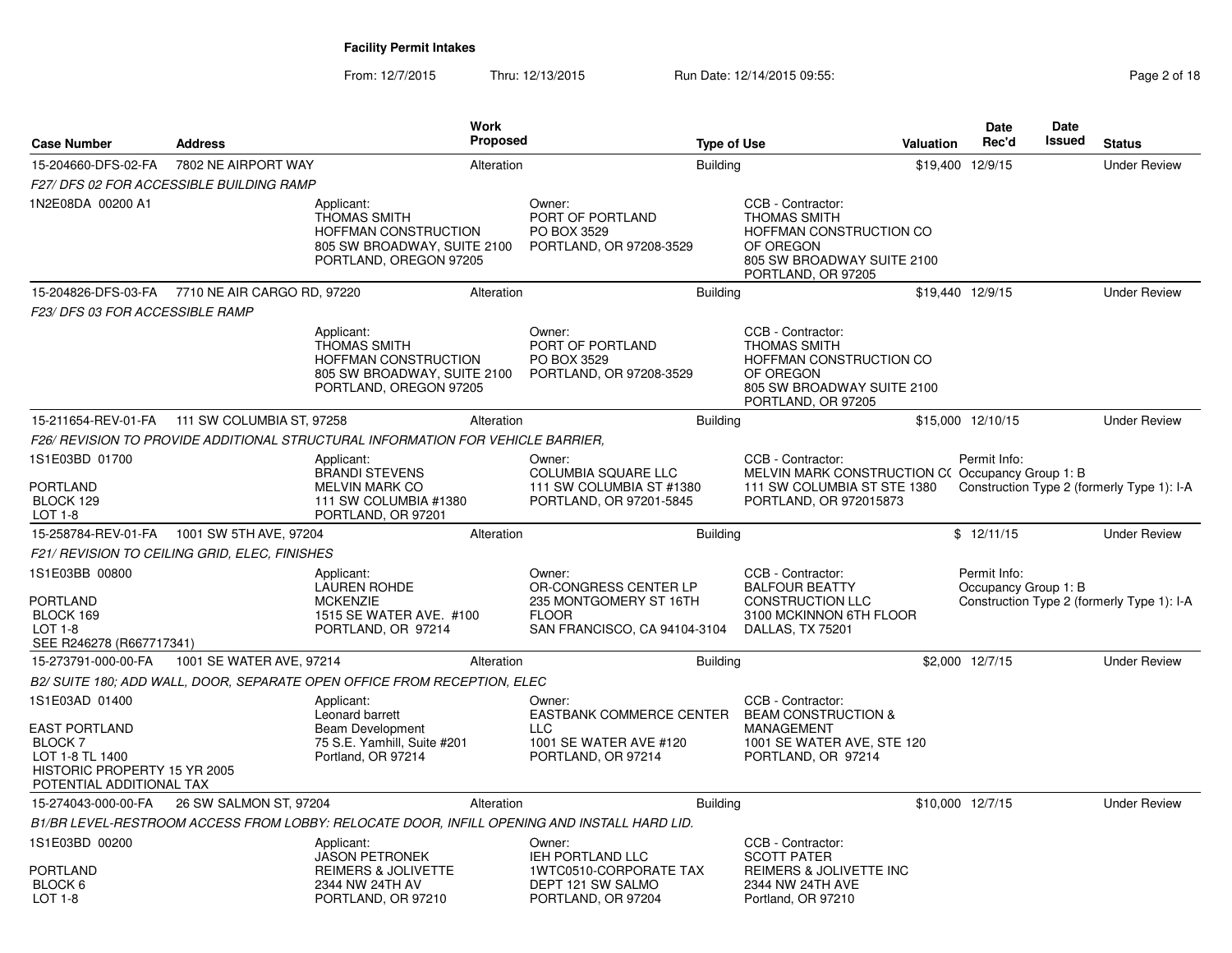From: 12/7/2015Thru: 12/13/2015 Run Date: 12/14/2015 09:55:<br>
Page 3 of 18

| <b>Case Number</b>                                                                                 | <b>Address</b>               |                                                                                                           | Work<br>Proposed |                                                                                                                                                                                     | <b>Type of Use</b> |                                                                                                                      | Valuation         | <b>Date</b><br>Rec'd | <b>Date</b><br><b>Issued</b> | <b>Status</b>                              |  |
|----------------------------------------------------------------------------------------------------|------------------------------|-----------------------------------------------------------------------------------------------------------|------------------|-------------------------------------------------------------------------------------------------------------------------------------------------------------------------------------|--------------------|----------------------------------------------------------------------------------------------------------------------|-------------------|----------------------|------------------------------|--------------------------------------------|--|
| 15-274252-000-00-FA                                                                                | 3500 N INTERSTATE AVE, 97227 |                                                                                                           | Alteration       |                                                                                                                                                                                     | <b>Building</b>    |                                                                                                                      | \$10,000 12/8/15  |                      |                              | <b>Under Review</b>                        |  |
|                                                                                                    |                              |                                                                                                           |                  | F25/ TREGN RMS 1406 & 1404 - FIRST FLOOR - MINOR WALL REPAIR AND PREP, INTALL CURTAINS AND FINISHES                                                                                 |                    |                                                                                                                      |                   |                      |                              |                                            |  |
| 1N1E22CC 12100                                                                                     |                              | Applicant:<br><b>REG MCDONALD</b><br>6969 SW HAMPTON ST<br>PORTLAND, OR 97224                             |                  | Owner:<br>KAISER FOUNDATION HEALTH<br>500 NE MULTNOMAH ST #100<br>PORTLAND, OR 97232-2031<br>Owner:<br>PLAN OF THE NORTHWEST<br>500 NE MULTNOMAH ST #100<br>PORTLAND, OR 97232-2031 |                    | CCB - Contractor:<br><b>BALFOUR BEATTY</b><br><b>CONSTRUCTION LLC</b><br>3100 MCKINNON 6TH FLOOR<br>DALLAS, TX 75201 |                   | Permit Info:         | Occupancy Group 1: I-2       | Construction Type 2 (formerly Type 1): I-A |  |
| 15-274538-000-00-FA                                                                                | 7000 NE AIRPORT WAY, 97218   |                                                                                                           | Alteration       |                                                                                                                                                                                     | <b>Building</b>    |                                                                                                                      |                   | \$4,000 12/8/15      |                              | <b>Under Review</b>                        |  |
|                                                                                                    |                              | B2/B1350: TI, ADD WALL, DOOR, CABINETS++++++++++BID ESTIMATE+++++++++++++++                               |                  |                                                                                                                                                                                     |                    |                                                                                                                      |                   |                      |                              |                                            |  |
| 1N2E08B 00400<br>SECTION 08 1N 2E<br>TL 400 7.39 ACRES<br><b>TERMINAL BLDG</b><br>SEE SUB ACCOUNTS |                              | Applicant:<br><b>STEVE RYDER</b><br>SMR CONSTRUCTION<br>504 W 35TH ST.<br>VANCOUVER, WA 98660             |                  | Owner:<br>PORT OF PORTLAND<br>PO BOX 3529<br>PORTLAND, OR 97208-3529                                                                                                                |                    | CCB - Contractor:<br><b>STEVEN M RYDER</b><br>504 W 45TH ST<br>VANCOUVER, WA 98660                                   |                   | Permit Info:         | Occupancy Group 1: A-2       | Construction Type 2 (formerly Type 1): I-A |  |
| 15-274656-000-00-FA                                                                                | 204 SW STARK ST, 97204       |                                                                                                           | Alteration       |                                                                                                                                                                                     | <b>Building</b>    |                                                                                                                      | \$17,000 12/8/15  |                      |                              | <b>Under Review</b>                        |  |
|                                                                                                    |                              |                                                                                                           |                  | F1/5TH FLOOR RESTROOMS ADA UPGRADE - DEMO NON-STRUCTURAL ELEMENTS. NEW DOOR. HARDWARE. PARTITIONS. PLBG. ELEC                                                                       |                    |                                                                                                                      |                   |                      |                              |                                            |  |
| 1N1E34CD 08400                                                                                     |                              | Applicant:<br><b>COLLEEN MURPHY</b><br>FLUENT DESIGN INC<br>1819 SW 5TH AVE 352<br>PORTLAND OR 97209      |                  | Owner:<br>204 SW STARK LLC<br>332 PINE ST PENTHOUSE<br>SAN FRANCISCO, CA 94104                                                                                                      |                    |                                                                                                                      |                   |                      |                              |                                            |  |
| 15-274697-000-00-FA                                                                                | 2250 NW 22ND AVE, 97210      |                                                                                                           | Alteration       |                                                                                                                                                                                     | <b>Building</b>    |                                                                                                                      | \$25,000 12/8/15  |                      |                              | <b>Under Review</b>                        |  |
|                                                                                                    |                              |                                                                                                           |                  | B2/4TH FLOOR, 1 BAY; KIMBERLI RANSOM PHOTOGRAPHY, DEMISING WALL SEPARATE SPACE, LANDLORD WORK                                                                                       |                    |                                                                                                                      |                   |                      |                              |                                            |  |
| 1N1E28CA 02500                                                                                     |                              | Applicant:<br><b>IAN ANDERSEN</b><br>ANDERSEN CONSTRUCTION<br>6712 N CUTTER CIRCLE<br>PORTLAND, OR 97217  |                  | Owner:<br><b>ROSAN INC</b><br>PO BOX 6712<br>PORTLAND, OR 97228-6712                                                                                                                |                    |                                                                                                                      |                   |                      |                              |                                            |  |
| 15-274935-000-00-FA                                                                                | 321 SW SALMON ST, 97204      |                                                                                                           | Alteration       |                                                                                                                                                                                     | <b>Building</b>    |                                                                                                                      | \$425,000 12/9/15 |                      |                              | <b>Under Review</b>                        |  |
|                                                                                                    |                              |                                                                                                           |                  | F23/ LOCKER ROOMS & BIKE STORAGE - GROUND FLOOR - CREATE MEN'S AND WOMEN'S LOCKER. BIKE STORAGE AND TEAM WORK ROOMS. CREATE EXIT CORRIDOOR. MINOR DEMOLIITION.                      |                    |                                                                                                                      |                   |                      |                              |                                            |  |
| 1S1E03BA 06700                                                                                     |                              | Applicant:<br><b>WHIT MIDDLECOFF</b><br><b>GBD ARCHITECTS</b><br>1120 NW COUCH, #300<br>PORTLAND OR 97209 |                  | Owner:<br>STANDARD INS CO<br>PO BOX 711<br>PORTLAND, OR 97204                                                                                                                       |                    | CCB - Contractor:<br><b>TOM MITCHELL</b><br>WALSH CONSTRUCTION CO<br>2905 SW 1ST AV<br>PORTLAND, OR 97201            |                   |                      |                              |                                            |  |
| 15-275068-000-00-FA                                                                                | 310 SW 4TH AVE, 97204        |                                                                                                           | Alteration       |                                                                                                                                                                                     | <b>Building</b>    |                                                                                                                      | \$30,000 12/9/15  |                      |                              | <b>Under Review</b>                        |  |
|                                                                                                    |                              |                                                                                                           |                  | F9/REYNOLDS OPTICAL SUITE 100 T.I. - ADDING (2) NEW ADA RESTROOMS, NEW PARTITION WALLS TO CREATE SALES/RECEPTION AREAS, OFFICES, STORAGE, RECORDS ROOM AND LAB, CA                  |                    |                                                                                                                      |                   |                      |                              |                                            |  |
| 1N1E34CD 05800                                                                                     |                              | Applicant:<br><b>COLLEEN MURPHY</b>                                                                       |                  | Owner:<br>310 SW 4TH LLC                                                                                                                                                            |                    | <b>Primary Contractor:</b><br>TO BID                                                                                 |                   |                      |                              |                                            |  |
| <b>PORTLAND</b><br>BLOCK 46<br><b>LOT 7&amp;8</b>                                                  |                              | <b>FLUENT DESIGN</b><br>1819 SW 5TH AVE, #352<br>PORTLAND, OR 97201                                       |                  | 332 PINE ST PENTHOUSE<br>SAN FRANCISCO, CA 94104                                                                                                                                    |                    |                                                                                                                      |                   |                      |                              |                                            |  |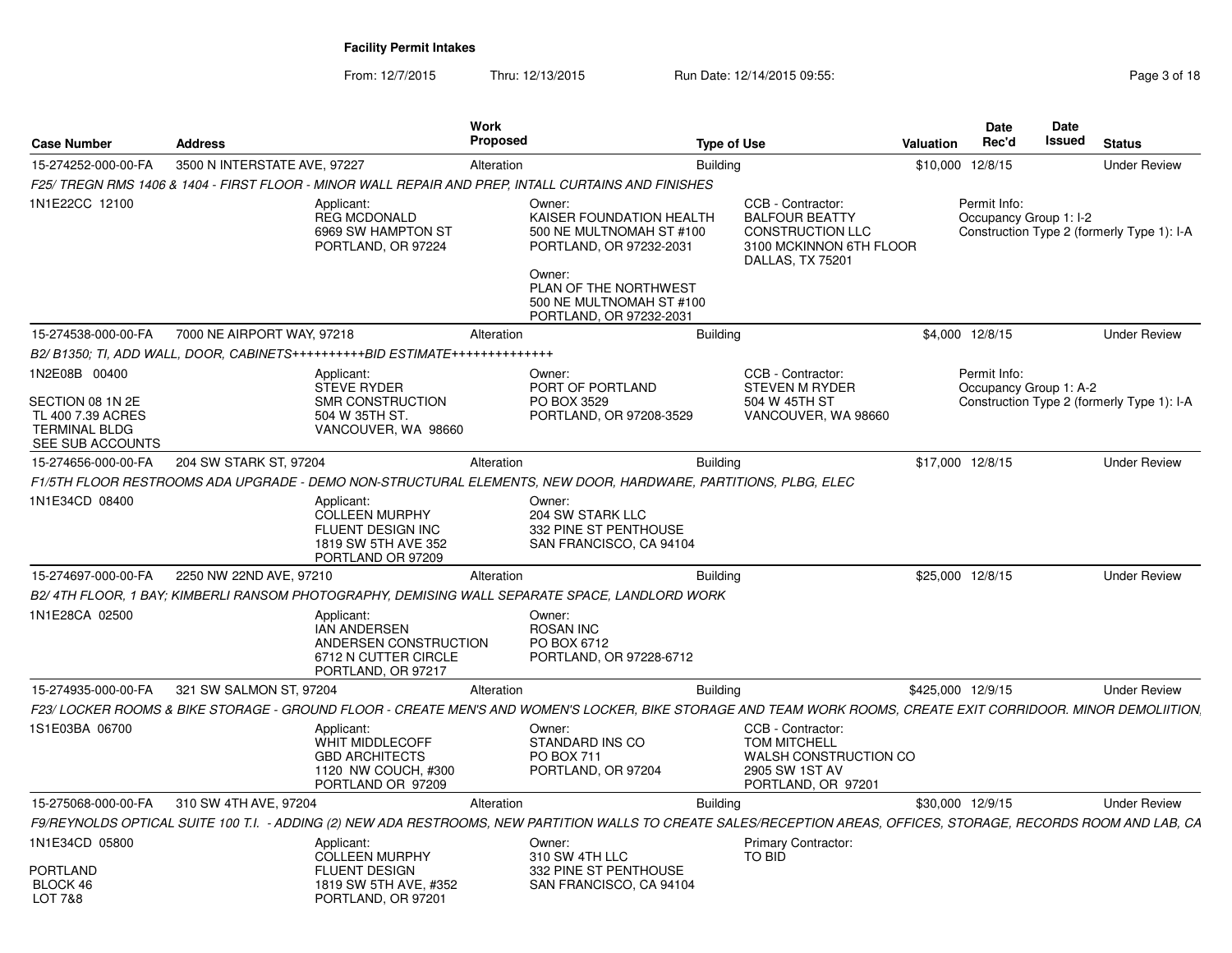From: 12/7/2015Thru: 12/13/2015 Run Date: 12/14/2015 09:55:<br>
Page 4 of 18

| <b>Case Number</b>                                                                                                   | <b>Address</b>              | Work                                                                                                       | Proposed                                                                                                                                                           | <b>Type of Use</b>                                                                                                              | Valuation             | <b>Date</b><br>Rec'd                 | <b>Date</b><br><b>Issued</b> | <b>Status</b>                                |
|----------------------------------------------------------------------------------------------------------------------|-----------------------------|------------------------------------------------------------------------------------------------------------|--------------------------------------------------------------------------------------------------------------------------------------------------------------------|---------------------------------------------------------------------------------------------------------------------------------|-----------------------|--------------------------------------|------------------------------|----------------------------------------------|
| 15-275167-000-00-FA                                                                                                  | 9555 NE ALDERWOOD RD, 97220 |                                                                                                            | Alteration                                                                                                                                                         | <b>Building</b>                                                                                                                 |                       | \$529,408 12/9/15                    |                              | <b>Under Review</b>                          |
|                                                                                                                      |                             | F19/ SPLIT CASE ORDER FULFILLMENT SYSTEM(CONVEYOR SYSTEM), VERTICAL/HORIZONTAL                             |                                                                                                                                                                    |                                                                                                                                 |                       |                                      |                              |                                              |
| 1N2E16 00100                                                                                                         |                             | Applicant:<br>MIKE COYLE<br><b>FASTER PERMITS</b><br>14334 NW EAGLERIDGE LANE<br>PORTLAND, OR 97229        | Owner:<br>PORT OF PORTLAND<br>PO BOX 3529<br>PORTLAND, OR 97208-3529                                                                                               | CCB - Contractor:<br><b>INTELLIGRATED SYSTEMS LLC</b><br>7301 INNOVATION WAY<br><b>MASON, OH 45040</b>                          |                       |                                      |                              |                                              |
| 15-275591-000-00-FA                                                                                                  | 2145 NW OVERTON ST, 97210   |                                                                                                            | Alteration                                                                                                                                                         | <b>Building</b>                                                                                                                 |                       | \$650,000 12/10/15                   |                              | <b>Under Review</b>                          |
|                                                                                                                      |                             |                                                                                                            | F9/ CONVERT WAREHOUSE TO PARKING GARAGE. 97 SPACE INSIDE. 37 SPACE OUTSIDE: REMOVE MOST INTERIOR PARTITION WALLS. BOLLARDS. ETC. MAINTAIN OFFICE AREA. NEW EXITING |                                                                                                                                 |                       |                                      |                              |                                              |
| 1N1E33BA 05700<br><b>COUCHS ADD</b><br>BLOCK 298<br>LOT 1&2&5-12&14-17 TL 5700                                       |                             | Applicant:<br>MARC SEGUELA<br>SODERSTROM ARCHITECTS<br>PORTLAND OR 97209                                   | Owner:<br><b>LEGACY HEALTH SYSTEM</b><br>1919 NW LOVEJOY ST<br>1200 NW NAITO PKWY., SUITE 400 PORTLAND, OR 97209-1503                                              | CCB - Contractor:<br><b>Chris Copeland</b><br>ANDERSEN CONSTRUCTION<br><b>COMPANY</b><br>PO BOX 6712<br>PORTLAND, OR 97228-6712 |                       | Permit Info:<br>Occupancy Group 1: B |                              | Construction Type 2 (formerly Type 1): III-N |
| 15-275712-000-00-FA                                                                                                  | 811 SW 6TH AVE, 97205       |                                                                                                            | Alteration                                                                                                                                                         | Building                                                                                                                        |                       | \$274.190 12/10/15                   |                              | <b>Under Review</b>                          |
|                                                                                                                      |                             |                                                                                                            | F8/LOBBY REMODEL: INFILL OPENING IN EXTERIOR WALL. REMODEL COFFEE SHOP. UNISEX RESTROOM IN BASEMENT. TILE WORK AT LOBBY, CEILING. ELEC. PLBG. FINISHES             |                                                                                                                                 |                       |                                      |                              |                                              |
| 1S1E03BB 02100                                                                                                       |                             | Applicant:<br><b>COLLEEN MURPHY</b><br><b>FLUENT DESIGN</b><br>1819 SW 5TH AVE, #352<br>PORTLAND, OR 97201 | Owner:<br>SFI 811 SW 6TH AVENUE LLC<br>260 CALIFORNIA ST STE 300<br>SAN FRANCISCO, CA 94111                                                                        | CCB - Contractor:<br>Kevin<br><b>BARTEL CONTRACTING INC</b><br>PO BOX 160<br>GLADSTONE, OR 97027                                |                       |                                      |                              |                                              |
| 15-275758-000-00-FA                                                                                                  | 7000 NE AIRPORT WAY, 97218  |                                                                                                            | Alteration                                                                                                                                                         | Building                                                                                                                        | \$12,000,000 12/10/15 |                                      |                              | <b>Under Review</b>                          |
|                                                                                                                      |                             |                                                                                                            | FF3/ PHASE 3. POST SECURITY CONCESSIONS: GREASE. UTILITY SEPARATION. CONCRETE WORK. CONCRETE PENETRATION. BURIED TANK. FLOORING. WALL MOVEMENT. VACUUM SANITARY    |                                                                                                                                 |                       |                                      |                              |                                              |
| 1N2E08B 00400<br>SECTION 08 1N 2E<br>TL 400 7.39 ACRES<br><b>TERMINAL BLDG</b><br>SEE SUB ACCOUNTS                   |                             | Applicant:<br>MIKE COYLE<br><b>FASTER PERMITS</b><br>14334 NW EAGLERIDGE LANE<br>PORTLAND, OR 97229        | Owner:<br>PORT OF PORTLAND<br>PO BOX 3529<br>PORTLAND, OR 97208-3529                                                                                               | CCB - Contractor:<br>SLAYDEN CONSTRUCTION<br><b>GROUP INC</b><br><b>PO BOX 247</b><br>STAYTON, OR 97383                         |                       |                                      |                              |                                              |
| 15-275769-000-00-FA                                                                                                  | 2850 NW 31ST AVE, 97210     |                                                                                                            | Alteration                                                                                                                                                         | <b>Building</b>                                                                                                                 |                       | \$600,000 12/10/15                   |                              | <b>Under Review</b>                          |
|                                                                                                                      |                             |                                                                                                            | F27/ WAREHOUSE - RELOCATE MEZZANINE STAIRWELL. CONVERT MEZZANINE TO STORAGE ONLY. CREATE TRAINING ROOM. RECYCLING/ SORT. OFFICES. RESTROOMS. WASHROOM. SERVE       |                                                                                                                                 |                       |                                      |                              |                                              |
| 1N1E29AC 01800<br>SECTION 29 1N 1E<br>TL 1800 2.36 ACRES<br>LAND & IMPS SEE R627910 (R941291191)<br>FOR MACH & EQUIP |                             | Applicant:<br><b>MARC SEGUELA</b><br>SODERSTROM ARCHITECTS<br>PORTLAND OR 97209                            | Owner:<br><b>LEGACY HEALTH</b><br>1919 NW LOVEJOY ST<br>1200 NW NAITO PKWY., SUITE 400 PORTLAND, OR 97209                                                          | <b>Primary Contractor:</b><br>TO BE BID                                                                                         |                       |                                      |                              |                                              |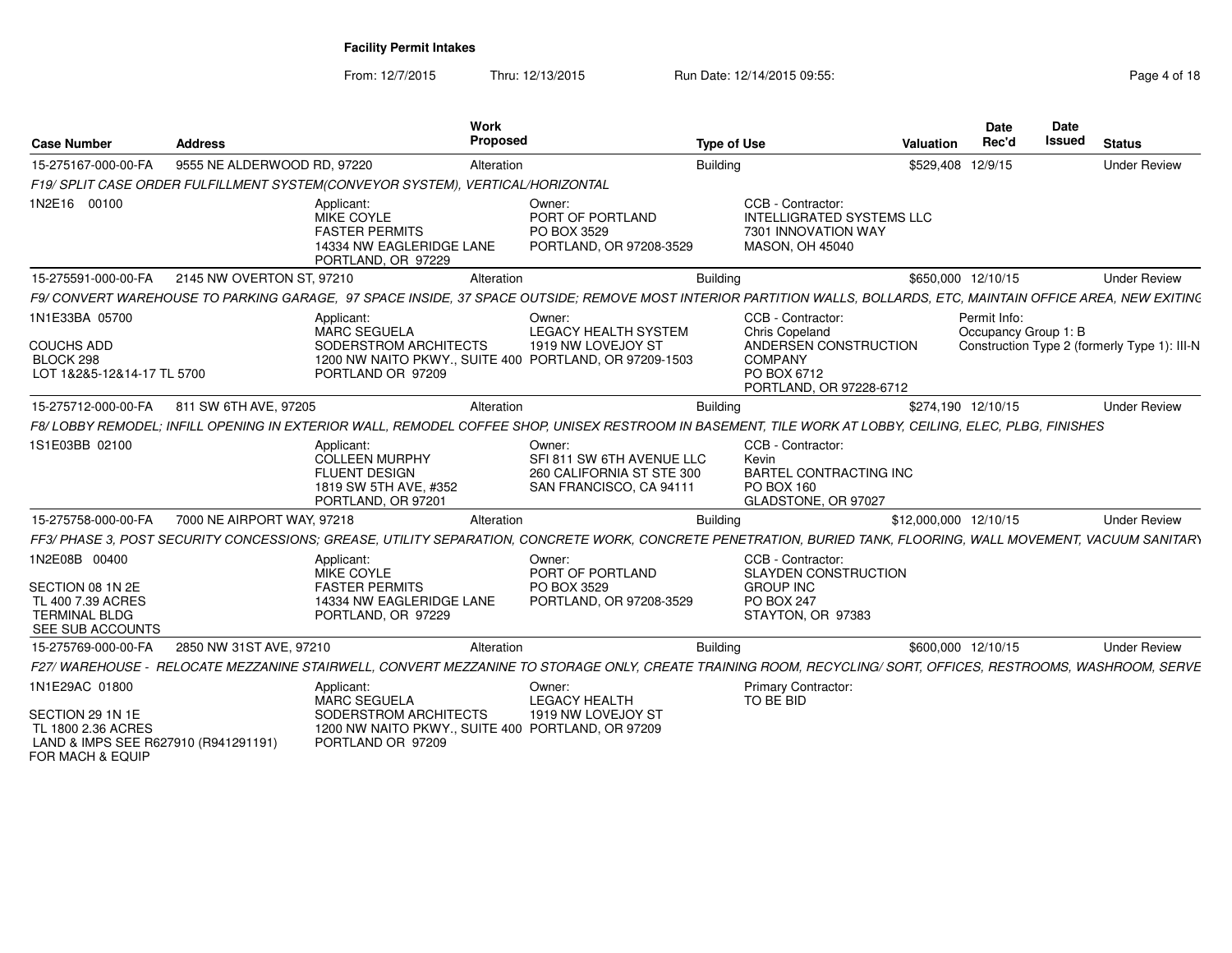From: 12/7/2015Thru: 12/13/2015 Run Date: 12/14/2015 09:55:<br>
Page 5 of 18

| 200 SW MARKET ST, 97201<br>15-276044-000-00-FA<br>Alteration<br><b>Building</b><br>\$98,643 12/11/15<br>F9/ PACIFIC ADVISORS - 18TH FLOOR - CLEAN OUT SUITE AT SE CORNER, CONSTRUCT OFFICES, RECEPTION, CONFERENCE AND BREAK ROOMS, NEW WALLS, MECHANICAL, ELECTRICAL, PLI<br>1S1E03CB 00800<br>CCB - Contractor:<br>Applicant:<br>Owner:<br>MICHAEL KRASNOW<br>MICHAEL KRASNOW<br>TWO HUNDRED MARKET ASSOC<br><b>FULCRUM INC</b><br>SOUTH AUDITORIUM ADD<br>200 SW MARKET ST #1720<br><b>FULCRUM INC</b><br><b>BLOCK A</b><br>11347 NW ANDERSON ST<br>PORTLAND, OR 97201<br>11347 NW ANDERSON ST.<br><b>LOT 2 TL 800</b><br>PORTLAND, OR 97229<br>PORTLAND, OR 97229<br>Owner:<br><b>LIMITED PARTNERSHIP</b><br>200 SW MARKET ST #1720<br>PORTLAND, OR 97201<br>9 SE 3RD AVE, 97214<br>15-276561-000-00-FA<br>Alteration<br><b>Building</b><br>\$20,000 12/11/15<br>F19/2ND FLOOR/REMOVE EXISTING METAL STUD WALLS AND KITCHEN COUNTERS/NEW PARTITION WALLS,DOORS, RELITES, FOR OFFICES AND CONFERENCE ROOMS, CIELING, ELEC, PLMB<br>1N1E34DD 00700<br>CCB - Contractor:<br>Applicant:<br>Owner:<br><b>DON FRALY</b><br>TEMPLETON OFFICE<br><b>PATH CONSTRUCTION</b><br>PATH CONSTRUCTION<br><b>INVESTMENTS</b><br>5331 SW MACADAM AVE #258-110<br>0425 SW IOWA ST<br>9 SE 3RD AVE #100<br>PORTLAND, OR 97239<br>PORTLAND, OR 97239<br>PORTLAND, OR 97214<br>Owner:<br><b>LLC</b><br>9 SE 3RD AVE #100<br>PORTLAND, OR 97214<br>\$12/7/15<br>12/7/15 Final<br>15-273665-000-00-FA<br>1122 SW STARK ST, 97205<br>Electrical<br>Alteration<br>voice/data - aka 404 SW 12TH; TI FOR NEW RESTAURANT - voice / data<br>1N1E33DD 01900<br>Owner:<br>CCB - Contractor:<br>Permit Info:<br>Applicant:<br>OHM SYSTEMS, LLC<br>1122 STARK INVESTMENT LLC<br>OHM SYSTEMS, LLC<br>Occupancy Group 1: A-2 Restaurant<br>PO BOX 86833<br>PO BOX 86833<br>2455 NW MARSHALL ST #1<br>BLOCK 255<br>PORTLAND, OR 97286<br>PORTLAND, OR 97210<br>PORTLAND, OR 97286<br>N 40' OF LOT 7<br>LOT 8<br>1500 SW 1ST AVE, 97201<br>\$12/7/15<br>15-273672-000-00-FA<br>Alteration<br>Electrical<br>3rd fl Marketo Expansion - power<br>1S1E03CA 00600<br>Permit Info:<br>Owner:<br><b>URBAN OFFICE</b><br>Occupancy Group 1: B<br>PORTLAND<br>111 SW COLUMBIA ST #1380<br>Construction Type 2 (formerly Type 1): I-A<br><b>BLOCK 116 TL 600</b><br>PORTLAND, OR 97201-5845<br>Owner:<br><b>PARKING</b><br>111 SW COLUMBIA ST #1380<br>PORTLAND, OR 97201-5845<br>Owner:<br><b>FACILITIES</b><br>111 SW COLUMBIA ST #1380<br>PORTLAND, OR 97201-5845 | <b>Case Number</b> | <b>Address</b> | Work<br><b>Proposed</b> | <b>Type of Use</b> | Valuation | <b>Date</b><br>Rec'd | Date<br>Issued | <b>Status</b>       |
|----------------------------------------------------------------------------------------------------------------------------------------------------------------------------------------------------------------------------------------------------------------------------------------------------------------------------------------------------------------------------------------------------------------------------------------------------------------------------------------------------------------------------------------------------------------------------------------------------------------------------------------------------------------------------------------------------------------------------------------------------------------------------------------------------------------------------------------------------------------------------------------------------------------------------------------------------------------------------------------------------------------------------------------------------------------------------------------------------------------------------------------------------------------------------------------------------------------------------------------------------------------------------------------------------------------------------------------------------------------------------------------------------------------------------------------------------------------------------------------------------------------------------------------------------------------------------------------------------------------------------------------------------------------------------------------------------------------------------------------------------------------------------------------------------------------------------------------------------------------------------------------------------------------------------------------------------------------------------------------------------------------------------------------------------------------------------------------------------------------------------------------------------------------------------------------------------------------------------------------------------------------------------------------------------------------------------------------------------------------------------------------------------------------------------------------------------------------------------------------------------------------------------|--------------------|----------------|-------------------------|--------------------|-----------|----------------------|----------------|---------------------|
|                                                                                                                                                                                                                                                                                                                                                                                                                                                                                                                                                                                                                                                                                                                                                                                                                                                                                                                                                                                                                                                                                                                                                                                                                                                                                                                                                                                                                                                                                                                                                                                                                                                                                                                                                                                                                                                                                                                                                                                                                                                                                                                                                                                                                                                                                                                                                                                                                                                                                                                            |                    |                |                         |                    |           |                      |                | <b>Under Review</b> |
|                                                                                                                                                                                                                                                                                                                                                                                                                                                                                                                                                                                                                                                                                                                                                                                                                                                                                                                                                                                                                                                                                                                                                                                                                                                                                                                                                                                                                                                                                                                                                                                                                                                                                                                                                                                                                                                                                                                                                                                                                                                                                                                                                                                                                                                                                                                                                                                                                                                                                                                            |                    |                |                         |                    |           |                      |                |                     |
|                                                                                                                                                                                                                                                                                                                                                                                                                                                                                                                                                                                                                                                                                                                                                                                                                                                                                                                                                                                                                                                                                                                                                                                                                                                                                                                                                                                                                                                                                                                                                                                                                                                                                                                                                                                                                                                                                                                                                                                                                                                                                                                                                                                                                                                                                                                                                                                                                                                                                                                            |                    |                |                         |                    |           |                      |                |                     |
|                                                                                                                                                                                                                                                                                                                                                                                                                                                                                                                                                                                                                                                                                                                                                                                                                                                                                                                                                                                                                                                                                                                                                                                                                                                                                                                                                                                                                                                                                                                                                                                                                                                                                                                                                                                                                                                                                                                                                                                                                                                                                                                                                                                                                                                                                                                                                                                                                                                                                                                            |                    |                |                         |                    |           |                      |                |                     |
|                                                                                                                                                                                                                                                                                                                                                                                                                                                                                                                                                                                                                                                                                                                                                                                                                                                                                                                                                                                                                                                                                                                                                                                                                                                                                                                                                                                                                                                                                                                                                                                                                                                                                                                                                                                                                                                                                                                                                                                                                                                                                                                                                                                                                                                                                                                                                                                                                                                                                                                            |                    |                |                         |                    |           |                      |                |                     |
|                                                                                                                                                                                                                                                                                                                                                                                                                                                                                                                                                                                                                                                                                                                                                                                                                                                                                                                                                                                                                                                                                                                                                                                                                                                                                                                                                                                                                                                                                                                                                                                                                                                                                                                                                                                                                                                                                                                                                                                                                                                                                                                                                                                                                                                                                                                                                                                                                                                                                                                            |                    |                |                         |                    |           |                      |                | <b>Under Review</b> |
| PORTLAND                                                                                                                                                                                                                                                                                                                                                                                                                                                                                                                                                                                                                                                                                                                                                                                                                                                                                                                                                                                                                                                                                                                                                                                                                                                                                                                                                                                                                                                                                                                                                                                                                                                                                                                                                                                                                                                                                                                                                                                                                                                                                                                                                                                                                                                                                                                                                                                                                                                                                                                   |                    |                |                         |                    |           |                      |                |                     |
|                                                                                                                                                                                                                                                                                                                                                                                                                                                                                                                                                                                                                                                                                                                                                                                                                                                                                                                                                                                                                                                                                                                                                                                                                                                                                                                                                                                                                                                                                                                                                                                                                                                                                                                                                                                                                                                                                                                                                                                                                                                                                                                                                                                                                                                                                                                                                                                                                                                                                                                            |                    |                |                         |                    |           |                      |                |                     |
|                                                                                                                                                                                                                                                                                                                                                                                                                                                                                                                                                                                                                                                                                                                                                                                                                                                                                                                                                                                                                                                                                                                                                                                                                                                                                                                                                                                                                                                                                                                                                                                                                                                                                                                                                                                                                                                                                                                                                                                                                                                                                                                                                                                                                                                                                                                                                                                                                                                                                                                            |                    |                |                         |                    |           |                      |                |                     |
|                                                                                                                                                                                                                                                                                                                                                                                                                                                                                                                                                                                                                                                                                                                                                                                                                                                                                                                                                                                                                                                                                                                                                                                                                                                                                                                                                                                                                                                                                                                                                                                                                                                                                                                                                                                                                                                                                                                                                                                                                                                                                                                                                                                                                                                                                                                                                                                                                                                                                                                            |                    |                |                         |                    |           |                      |                |                     |
|                                                                                                                                                                                                                                                                                                                                                                                                                                                                                                                                                                                                                                                                                                                                                                                                                                                                                                                                                                                                                                                                                                                                                                                                                                                                                                                                                                                                                                                                                                                                                                                                                                                                                                                                                                                                                                                                                                                                                                                                                                                                                                                                                                                                                                                                                                                                                                                                                                                                                                                            |                    |                |                         |                    |           |                      |                |                     |
|                                                                                                                                                                                                                                                                                                                                                                                                                                                                                                                                                                                                                                                                                                                                                                                                                                                                                                                                                                                                                                                                                                                                                                                                                                                                                                                                                                                                                                                                                                                                                                                                                                                                                                                                                                                                                                                                                                                                                                                                                                                                                                                                                                                                                                                                                                                                                                                                                                                                                                                            |                    |                |                         |                    |           |                      |                |                     |
|                                                                                                                                                                                                                                                                                                                                                                                                                                                                                                                                                                                                                                                                                                                                                                                                                                                                                                                                                                                                                                                                                                                                                                                                                                                                                                                                                                                                                                                                                                                                                                                                                                                                                                                                                                                                                                                                                                                                                                                                                                                                                                                                                                                                                                                                                                                                                                                                                                                                                                                            |                    |                |                         |                    |           |                      |                |                     |
|                                                                                                                                                                                                                                                                                                                                                                                                                                                                                                                                                                                                                                                                                                                                                                                                                                                                                                                                                                                                                                                                                                                                                                                                                                                                                                                                                                                                                                                                                                                                                                                                                                                                                                                                                                                                                                                                                                                                                                                                                                                                                                                                                                                                                                                                                                                                                                                                                                                                                                                            |                    |                |                         |                    |           |                      |                | <b>Under Review</b> |
|                                                                                                                                                                                                                                                                                                                                                                                                                                                                                                                                                                                                                                                                                                                                                                                                                                                                                                                                                                                                                                                                                                                                                                                                                                                                                                                                                                                                                                                                                                                                                                                                                                                                                                                                                                                                                                                                                                                                                                                                                                                                                                                                                                                                                                                                                                                                                                                                                                                                                                                            |                    |                |                         |                    |           |                      |                |                     |
|                                                                                                                                                                                                                                                                                                                                                                                                                                                                                                                                                                                                                                                                                                                                                                                                                                                                                                                                                                                                                                                                                                                                                                                                                                                                                                                                                                                                                                                                                                                                                                                                                                                                                                                                                                                                                                                                                                                                                                                                                                                                                                                                                                                                                                                                                                                                                                                                                                                                                                                            |                    |                |                         |                    |           |                      |                |                     |
|                                                                                                                                                                                                                                                                                                                                                                                                                                                                                                                                                                                                                                                                                                                                                                                                                                                                                                                                                                                                                                                                                                                                                                                                                                                                                                                                                                                                                                                                                                                                                                                                                                                                                                                                                                                                                                                                                                                                                                                                                                                                                                                                                                                                                                                                                                                                                                                                                                                                                                                            |                    |                |                         |                    |           |                      |                |                     |
|                                                                                                                                                                                                                                                                                                                                                                                                                                                                                                                                                                                                                                                                                                                                                                                                                                                                                                                                                                                                                                                                                                                                                                                                                                                                                                                                                                                                                                                                                                                                                                                                                                                                                                                                                                                                                                                                                                                                                                                                                                                                                                                                                                                                                                                                                                                                                                                                                                                                                                                            |                    |                |                         |                    |           |                      |                |                     |
|                                                                                                                                                                                                                                                                                                                                                                                                                                                                                                                                                                                                                                                                                                                                                                                                                                                                                                                                                                                                                                                                                                                                                                                                                                                                                                                                                                                                                                                                                                                                                                                                                                                                                                                                                                                                                                                                                                                                                                                                                                                                                                                                                                                                                                                                                                                                                                                                                                                                                                                            |                    |                |                         |                    |           |                      |                |                     |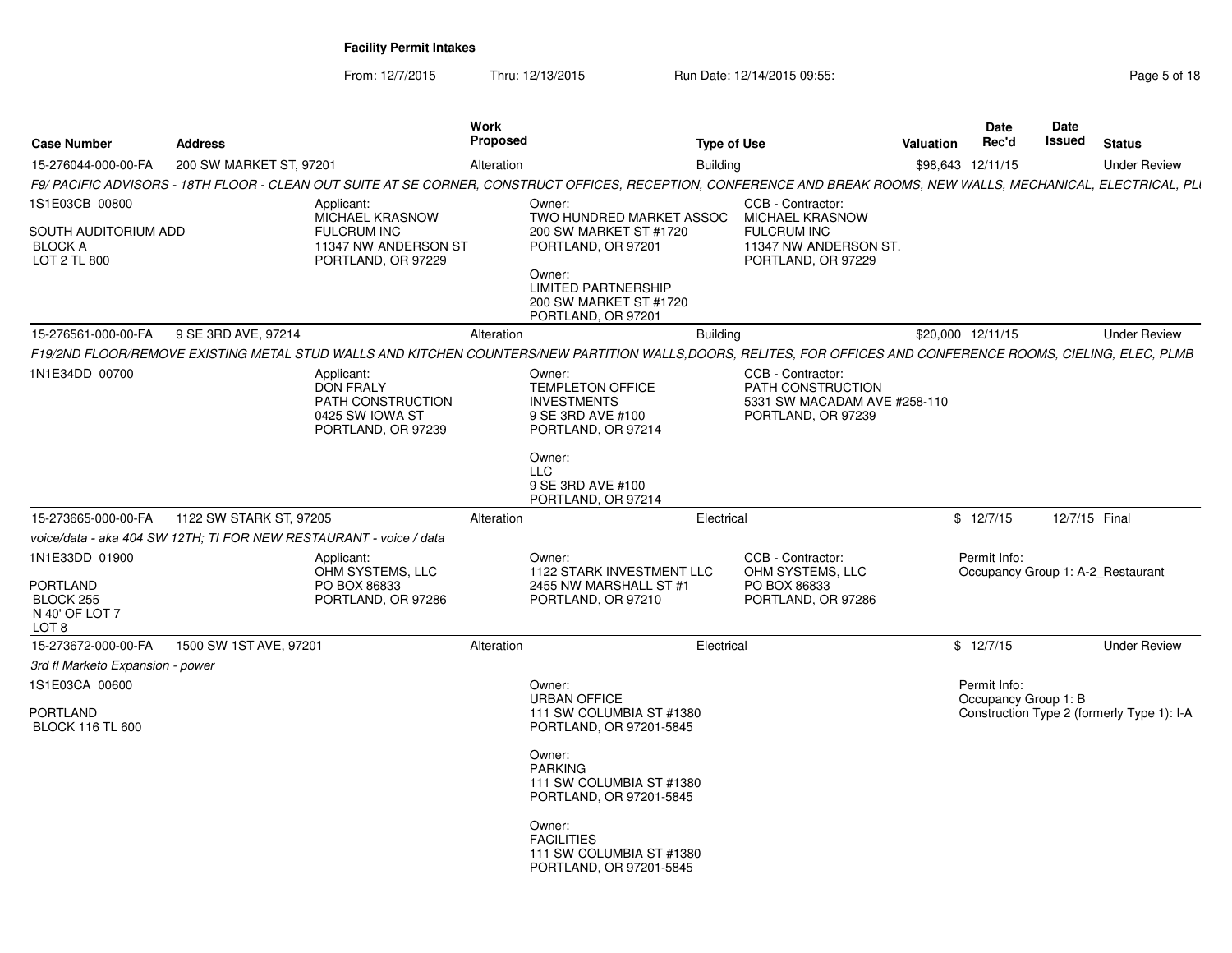From: 12/7/2015Thru: 12/13/2015 Run Date: 12/14/2015 09:55:<br>
Page 6 of 18

| <b>Case Number</b>                                                                                     | <b>Address</b>                                                                                                                                                       | Work<br><b>Proposed</b>                                                                          | <b>Type of Use</b>                                                                                       | <b>Valuation</b> | <b>Date</b><br>Rec'd                            | <b>Date</b><br><b>Issued</b> | <b>Status</b>                              |
|--------------------------------------------------------------------------------------------------------|----------------------------------------------------------------------------------------------------------------------------------------------------------------------|--------------------------------------------------------------------------------------------------|----------------------------------------------------------------------------------------------------------|------------------|-------------------------------------------------|------------------------------|--------------------------------------------|
| 15-273694-000-00-FA                                                                                    | 600 SW 10TH AVE, 97205                                                                                                                                               | Alteration                                                                                       | Electrical                                                                                               |                  | \$12/7/15                                       |                              | <b>Under Review</b>                        |
|                                                                                                        | #105 Spike's Hot Dog Restaurant NE corner - power                                                                                                                    |                                                                                                  |                                                                                                          |                  |                                                 |                              |                                            |
| 1N1E34CC 09400                                                                                         |                                                                                                                                                                      | Owner:                                                                                           |                                                                                                          |                  |                                                 |                              |                                            |
| <b>PORTLAND</b><br>BLOCK 217<br><b>LOT 1-8</b><br><b>HISTORIC PROPERTY</b><br>POTENTIAL ADDITIONAL TAX |                                                                                                                                                                      | PORTLAND, OR 97210                                                                               | GALLERIA BUILDING DE LLC<br>2701 NW VAUGHN ST #390                                                       |                  |                                                 |                              |                                            |
| 15-273707-000-00-FA                                                                                    | 700 SW 5TH AVE                                                                                                                                                       | Alteration                                                                                       | Electrical                                                                                               |                  | \$12/7/15                                       |                              | <b>Under Review</b>                        |
|                                                                                                        | power - SAMSONITE/ STE 1025 - TENANT IMPROVEMENT FOR NEW TENANT, REMOVE PARTITIONS & FIINISHES, REBUILD WITH NEW PARTITIONS, RESTROOM, ENTRY DOOR, CEILING, LIGHTING |                                                                                                  |                                                                                                          |                  |                                                 |                              |                                            |
| 1S1E03BB1 90001                                                                                        |                                                                                                                                                                      | Owner:<br>PIONEER PLACE LIMITED<br><b>PARTNERSHIP</b><br>PO BOX 617905<br>CHICAGO, IL 60661-7905 |                                                                                                          |                  | Permit Info:<br>Occupancy Group 1: M            |                              | Construction Type 2 (formerly Type 1): I-A |
| 15-273986-000-00-FA                                                                                    | 308 SW 2ND AVE, 97204                                                                                                                                                | Alteration                                                                                       | Electrical                                                                                               |                  | \$12/7/15                                       |                              | <b>Under Review</b>                        |
|                                                                                                        | 3rd, 8th, 9th, 10th floors Corps of Engineers TI - power                                                                                                             |                                                                                                  |                                                                                                          |                  |                                                 |                              |                                            |
| 1N1E34CD 04600                                                                                         |                                                                                                                                                                      | Owner:<br>PR BLOCK 300 LLC<br>308 SW 2ND AVE                                                     | PORTLAND, OR 97204-3402                                                                                  |                  |                                                 |                              |                                            |
| 15-274016-000-00-FA                                                                                    | 3620 N INTERSTATE AVE, 97227                                                                                                                                         | Alteration                                                                                       | Electrical                                                                                               |                  | \$12/7/15                                       |                              | <b>Under Review</b>                        |
|                                                                                                        | pwr - WIDEBORE CT REPLACEMENT - ASSOCIATED ELECTRICAL MODIFICATIONS FOR REPLACEMENT EQUIPMENT - pwr                                                                  |                                                                                                  |                                                                                                          |                  |                                                 |                              |                                            |
| 1N1E22CC 13200                                                                                         |                                                                                                                                                                      | Owner:<br>Owner:                                                                                 | KAISER FOUNDATION HEALTH<br>500 NE MULTNOMAH ST #100<br>PORTLAND, OR 97232-2031<br>PLAN OF THE NORTHWEST |                  | Permit Info:<br>Occupancy Group 1: I-2_Hospital |                              |                                            |
|                                                                                                        |                                                                                                                                                                      |                                                                                                  | 500 NE MULTNOMAH ST #100<br>PORTLAND, OR 97232-2031                                                      |                  |                                                 |                              |                                            |
| 15-274019-000-00-FA                                                                                    | 1001 SE WATER AVE, 97214                                                                                                                                             | Alteration                                                                                       | Electrical                                                                                               |                  | \$12/7/15                                       |                              | 12/7/15 Under Inspection                   |
|                                                                                                        | pwr - SUITE 180; ADD WALL, DOOR, SEPARATE OPEN OFFICE FROM RECEPTION, ELEC - pwr                                                                                     |                                                                                                  |                                                                                                          |                  |                                                 |                              |                                            |
| 1S1E03AD 01400<br><b>EAST PORTLAND</b>                                                                 |                                                                                                                                                                      | Owner:<br><b>LLC</b>                                                                             | EASTBANK COMMERCE CENTER                                                                                 |                  |                                                 |                              |                                            |
| <b>BLOCK7</b><br>LOT 1-8 TL 1400<br>HISTORIC PROPERTY 15 YR 2005<br>POTENTIAL ADDITIONAL TAX           |                                                                                                                                                                      | PORTLAND, OR 97214                                                                               | 1001 SE WATER AVE #120                                                                                   |                  |                                                 |                              |                                            |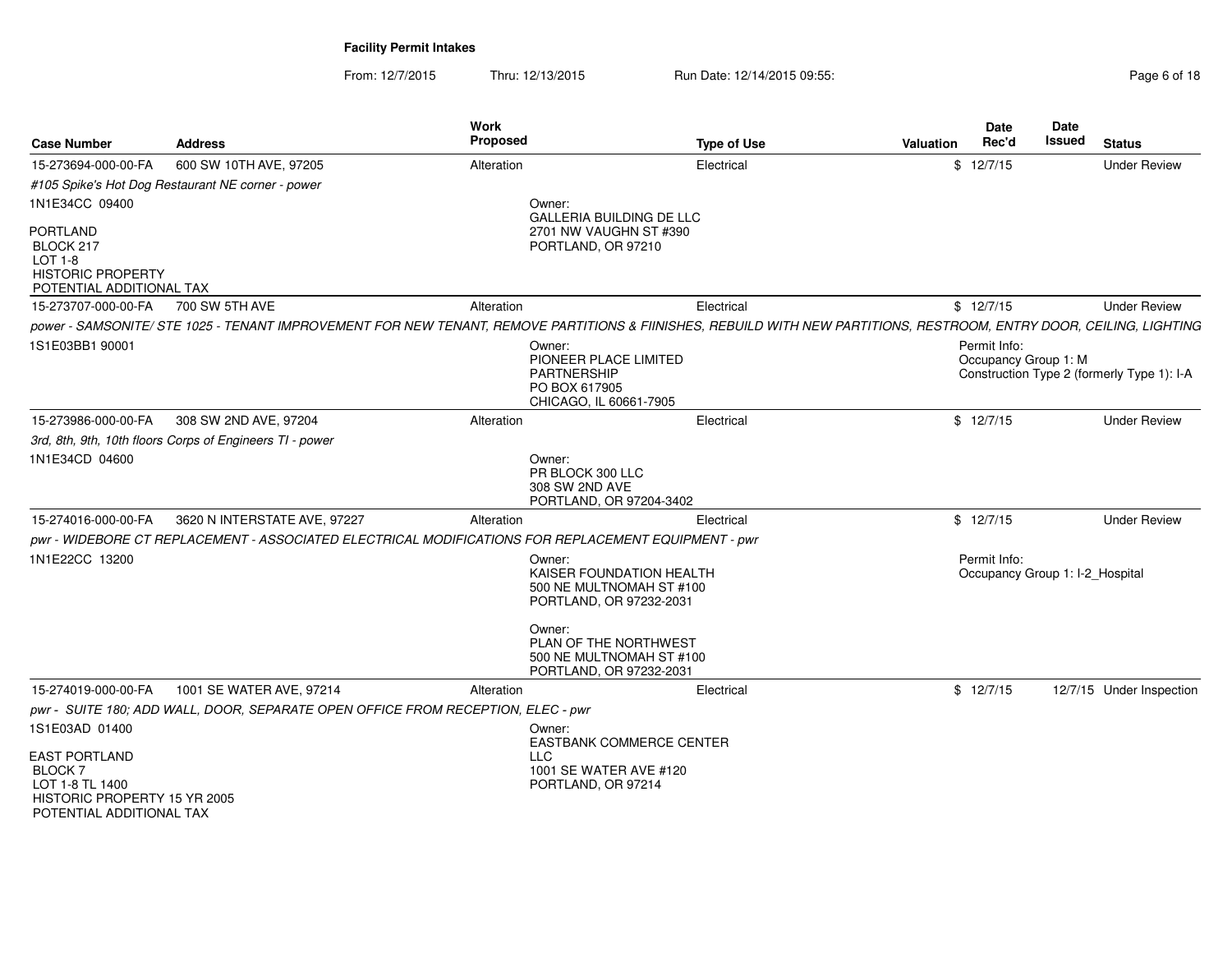From: 12/7/2015Thru: 12/13/2015 Run Date: 12/14/2015 09:55:<br>
Page 7 of 18

| <b>Case Number</b>                                            | <b>Address</b>                                                                                                                                                      | Work<br>Proposed                                     | <b>Type of Use</b>                                                              | <b>Valuation</b> | Date<br>Date<br>Rec'd<br>Issued | <b>Status</b>                              |
|---------------------------------------------------------------|---------------------------------------------------------------------------------------------------------------------------------------------------------------------|------------------------------------------------------|---------------------------------------------------------------------------------|------------------|---------------------------------|--------------------------------------------|
| 15-274029-000-00-FA                                           | 310 SW 4TH AVE, 97204                                                                                                                                               | Alteration                                           | Electrical                                                                      | \$12/7/15        |                                 | <b>Under Review</b>                        |
|                                                               | pwr - FIRST FLOOR - CREATE TWO COMMON AREA RESTROOMS. - pwr                                                                                                         |                                                      |                                                                                 |                  |                                 |                                            |
| 1N1E34CD 05800                                                |                                                                                                                                                                     | Owner:                                               |                                                                                 |                  |                                 |                                            |
| <b>PORTLAND</b><br>BLOCK 46<br><b>LOT 7&amp;8</b>             |                                                                                                                                                                     | 310 SW 4TH LLC                                       | 332 PINE ST PENTHOUSE<br>SAN FRANCISCO, CA 94104                                |                  |                                 |                                            |
| 15-274033-000-00-FA                                           | 111 SW COLUMBIA ST, 97258                                                                                                                                           | Alteration                                           | Electrical                                                                      | \$12/7/15        |                                 | <b>Under Review</b>                        |
| #950 Aldridge Pite TI - power                                 |                                                                                                                                                                     |                                                      |                                                                                 |                  |                                 |                                            |
| 1S1E03BD 01700                                                |                                                                                                                                                                     | Owner:                                               |                                                                                 | Permit Info:     |                                 |                                            |
| <b>PORTLAND</b>                                               |                                                                                                                                                                     | COLUMBIA SQUARE LLC                                  | 111 SW COLUMBIA ST #1380                                                        |                  | Occupancy Group 1: B            |                                            |
| BLOCK 129<br>LOT 1-8                                          |                                                                                                                                                                     |                                                      | PORTLAND, OR 97201-5845                                                         |                  |                                 | Construction Type 2 (formerly Type 1): I-A |
| 15-274040-000-00-FA                                           | 408 NW COUCH ST, 97209                                                                                                                                              | Alteration                                           | Electrical                                                                      | \$12/7/15        |                                 | <b>Under Review</b>                        |
| pwr - COFFEE SHOP T.I - pwr                                   |                                                                                                                                                                     |                                                      |                                                                                 |                  |                                 |                                            |
| 1N1E34CA 11100                                                |                                                                                                                                                                     | Owner:<br>412 NW COUCH ST #220<br>PORTLAND, OR 97209 | <b>GOLDSMITH HOLDINGS LLC</b>                                                   |                  |                                 |                                            |
| 15-274058-000-00-FA                                           | 3325 N INTERSTATE AVE, 97227                                                                                                                                        | Alteration                                           | Electrical                                                                      | \$12/7/15        |                                 | <b>Under Review</b>                        |
|                                                               | pwr - ADMIN RELOCATION/ BASEMENT - CREATE STORAGE ROOM, RELOCATE ADMIN OFFICES FROM SOUTH INTERSTATE BUILDING, NEW WALLS, ELECTRICAL, CEILING, LIGHTING, FIXTURES - |                                                      |                                                                                 |                  |                                 |                                            |
| 1N1E27BB 02400                                                |                                                                                                                                                                     | Owner:                                               |                                                                                 |                  |                                 |                                            |
| COOKS 2ND ADD<br><b>BLOCK 2-4 TL 2400</b>                     |                                                                                                                                                                     |                                                      | KAISER FOUNDATION HEALTH<br>500 NE MULTNOMAH ST #100<br>PORTLAND, OR 97232-2031 |                  |                                 |                                            |
|                                                               |                                                                                                                                                                     | Owner:                                               | PLAN OF THE NORTHWEST<br>500 NE MULTNOMAH ST #100<br>PORTLAND, OR 97232-2031    |                  |                                 |                                            |
| 15-274070-000-00-FA                                           | 421 SW 5TH AVE, 97204                                                                                                                                               | Alteration                                           | Electrical                                                                      | \$12/7/15        |                                 | <b>Under Review</b>                        |
|                                                               | pwr - LOBBY RENOVATION/ FIRST FLOOR - CREATE NEW RECEPTION COUNTER AND OFFICE SPACE - pwr                                                                           |                                                      |                                                                                 |                  |                                 |                                            |
| 1N1E34CC 04100                                                |                                                                                                                                                                     | Owner:                                               |                                                                                 |                  |                                 |                                            |
| <b>PORTLAND</b>                                               |                                                                                                                                                                     | 401 N DIXON ST                                       | MULTNOMAH COUNTY(LEASED                                                         |                  |                                 |                                            |
| BLOCK 175                                                     |                                                                                                                                                                     |                                                      | PORTLAND, OR 97227-1865                                                         |                  |                                 |                                            |
| LOT 3&4                                                       |                                                                                                                                                                     |                                                      |                                                                                 |                  |                                 |                                            |
| LAND & IMPS SEE R566916 (R667717901)<br><b>FOR OTHER IMPS</b> |                                                                                                                                                                     | Owner:<br>401 N DIXON ST                             | JPMORGAN CHASE BANK NA<br>PORTLAND, OR 97227-1865                               |                  |                                 |                                            |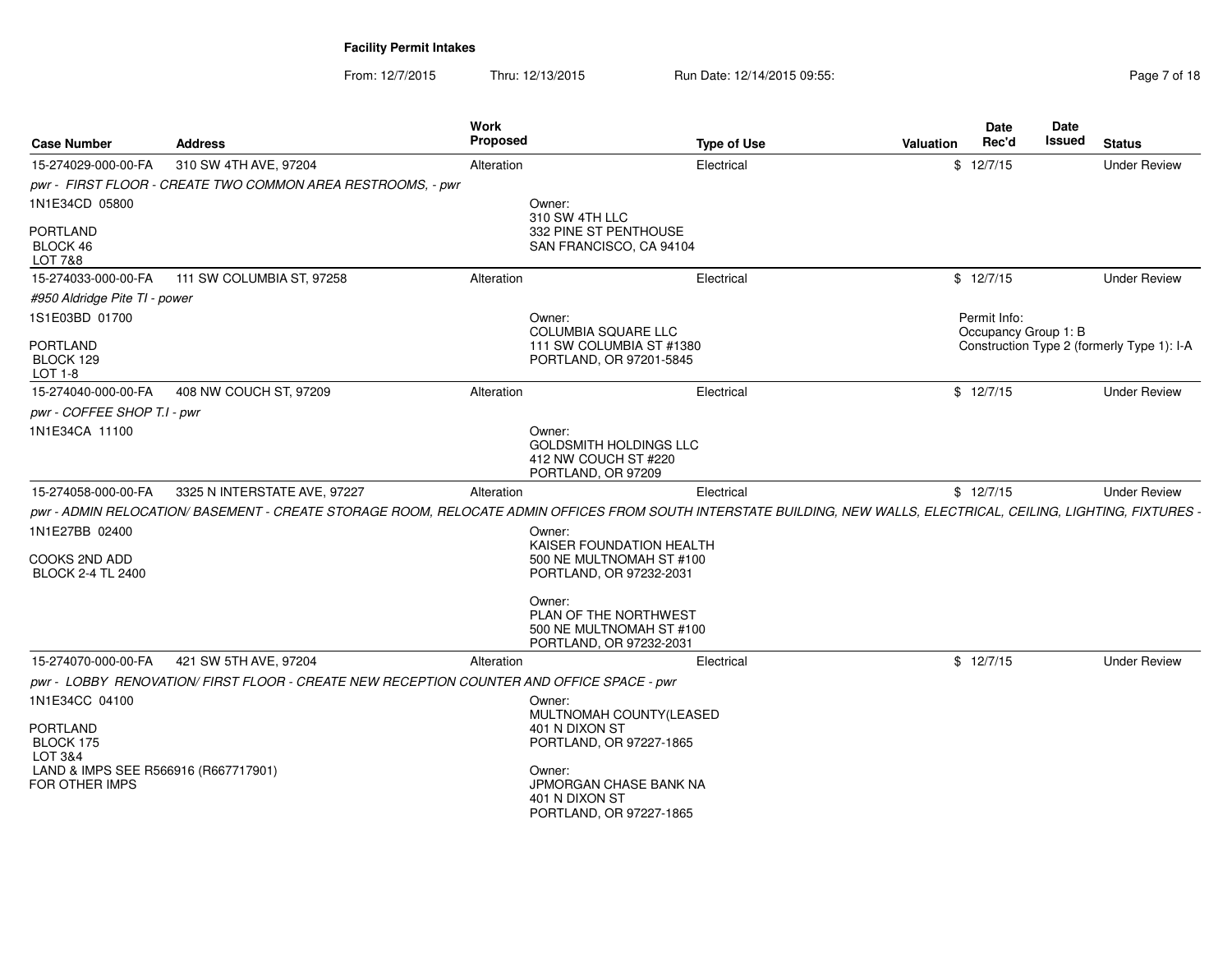From: 12/7/2015Thru: 12/13/2015 Run Date: 12/14/2015 09:55:<br>
Page 8 of 18

|                                                   |                                                                | <b>Work</b><br>Proposed                                                                                               |                                                                                      |                    |           | <b>Date</b><br>Rec'd                                                    | <b>Date</b><br>Issued |                                              |
|---------------------------------------------------|----------------------------------------------------------------|-----------------------------------------------------------------------------------------------------------------------|--------------------------------------------------------------------------------------|--------------------|-----------|-------------------------------------------------------------------------|-----------------------|----------------------------------------------|
| <b>Case Number</b>                                | <b>Address</b>                                                 |                                                                                                                       |                                                                                      | <b>Type of Use</b> | Valuation |                                                                         |                       | <b>Status</b>                                |
| 15-274189-000-00-FA                               | 1225 NE 2ND AVE, 97232                                         | Alteration                                                                                                            |                                                                                      | Electrical         |           | \$12/8/15                                                               |                       | 12/8/15 Issued                               |
|                                                   | power - INSTALL WALK-IN COOLERS AND FREEZER EQUIPMENT          |                                                                                                                       |                                                                                      |                    |           |                                                                         |                       |                                              |
| 1N1E34AA 01700                                    |                                                                | Applicant:<br>CHRISTENSON ELECTRIC INC.                                                                               | Owner:<br><b>LEGACY EMANUEL HOSPITAL</b>                                             |                    |           | Permit Info:<br>Occupancy Group 1: B                                    |                       |                                              |
| <b>HOLLADAYS ADD</b><br>BLOCK 57-60&63&64 TL 1700 |                                                                | 111 SW COLUMBIA ST. STE 480<br>PORTLAND OR 97201-5838                                                                 | 1919 NW LOVEJOY ST<br>PORTLAND, OR 97209-1503                                        |                    |           |                                                                         |                       | Construction Type 2 (formerly Type 1): I-B   |
|                                                   |                                                                |                                                                                                                       | Owner:<br><b>HEALTH CENTER</b><br>1919 NW LOVEJOY ST<br>PORTLAND, OR 97209-1503      |                    |           |                                                                         |                       |                                              |
| 15-274329-000-00-FA                               | 309 SW 6TH AVE, 97205                                          | Alteration                                                                                                            |                                                                                      | Electrical         |           | \$12/8/15                                                               |                       | 12/8/15 Issued                               |
|                                                   | 1st, 2nd & 8th floors common area upgrades - power             |                                                                                                                       |                                                                                      |                    |           |                                                                         |                       |                                              |
| 1N1E34CC 03800                                    |                                                                | Applicant:<br>CAPITOL ELECTRIC CO INC.<br>11401 NE MARX ST.<br>PORTLAND OR 97220-1041                                 | Owner:<br><b>P7 BANK BLOCKS LLC</b><br>801 NW MARSHALL ST #300<br>PORTLAND, OR 97209 |                    |           | Permit Info:<br>Occupancy Group 1: B Bank, Off.,<br>Med.Off., Pub.Bldg. |                       | Construction Type 2 (formerly Type 1): I-A   |
| 15-274425-000-00-FA                               | 1827 NE 44TH AVE, 97213                                        | Alteration                                                                                                            |                                                                                      | Electrical         |           | \$12/8/15                                                               |                       | 12/8/15 Issued                               |
|                                                   |                                                                | voice/data - SUITE 130; TI, REMOVE/ADD PARTITION WALLS, OFFICE, RECEPTION, DOORS, RELITES. WALL RELITE, CEILING, ELEC |                                                                                      |                    |           |                                                                         |                       |                                              |
| 1N2E30CC 05000                                    |                                                                | Applicant:                                                                                                            | Owner:                                                                               |                    |           | Permit Info:                                                            |                       |                                              |
| MENEFEE ADD<br>BLOCK <sub>5</sub><br>LOT 1-6      |                                                                | CSHARK NETWORKS LLC.<br>5111 FIRWOOD DR.<br>WEST LINN OR 97068-3019                                                   | WESTON INVESTMENT CO LLC<br>2154 NE BROADWAY #200<br>PORTLAND, OR 97232-1561         |                    |           | Occupancy Group 1: B                                                    |                       | Construction Type 2 (formerly Type 1): III-B |
| 15-274525-000-00-FA                               | 3251 SW SAM JACKSON PARK RD, 97201                             | Alteration                                                                                                            |                                                                                      | Electrical         |           | \$12/8/15                                                               |                       | <b>Under Review</b>                          |
|                                                   | 14D26 HRC Cellular Therapy Lab Expansion - power               |                                                                                                                       |                                                                                      |                    |           |                                                                         |                       |                                              |
| 1S1E09AC 03700                                    |                                                                |                                                                                                                       | Owner:<br>OREGON STATE OF                                                            |                    |           | Permit Info:<br>Occupancy Group 1: I1.1                                 |                       |                                              |
| SECTION 09 1S 1E<br>TL 3700 0.07 ACRES            |                                                                |                                                                                                                       | 3181 SW SAM JACKSON PARK RD<br>PORTLAND, OR 97239                                    |                    |           | I-FR                                                                    |                       | Construction Type 2 (formerly Type 1):       |
| 15-274570-000-00-FA                               |                                                                | 3181 SW SAM JACKSON PARK RD - Bldg OHS, 9 Alteration                                                                  |                                                                                      | Electrical         |           | \$12/8/15                                                               | 12/8/15 Final         |                                              |
|                                                   | Penthouse 2 twist-loc receptacle outlets for equipment - power |                                                                                                                       |                                                                                      |                    |           |                                                                         |                       |                                              |
| 1S1E09 00200                                      |                                                                | Applicant:<br>DYNALECTRIC CO.<br>5711 SW HOOD AVE.<br>PORTLAND OR 97239-3716                                          | Owner:<br>OREGON STATE OF<br>3181 SW SAM JACKSON PARK RD<br>PORTLAND, OR 97239       |                    |           | Permit Info:<br>Occupancy Group 1: I-2                                  |                       | Construction Type 2 (formerly Type 1): I-A   |
| 15-274572-000-00-FA                               | 1020 SW TAYLOR ST, 97205                                       | Alteration                                                                                                            |                                                                                      | Electrical         |           | \$12/8/15                                                               |                       | 12/8/15 Issued                               |
|                                                   | SPERIDIAN TECHNOLOGIES DATA CABLIING                           |                                                                                                                       |                                                                                      |                    |           |                                                                         |                       |                                              |
| 1S1E04AA 01200                                    |                                                                | Applicant:<br>DAMASCUS COMMUNICATIONS                                                                                 | Owner:<br><b>WESTON INVESTMENT CO LLC</b>                                            |                    |           | Permit Info:<br>Occupancy Group 1: B                                    |                       |                                              |
| <b>PORTLAND</b><br>BLOCK 249<br>LOT 1&2&7&8       |                                                                | <b>INC</b><br>26280 SE Wally Rd<br>Boring, OR 97009-8488                                                              | 2154 NE BROADWAY #200<br>PORTLAND, OR 97232-1561                                     |                    |           | I-FR                                                                    |                       | Construction Type 2 (formerly Type 1):       |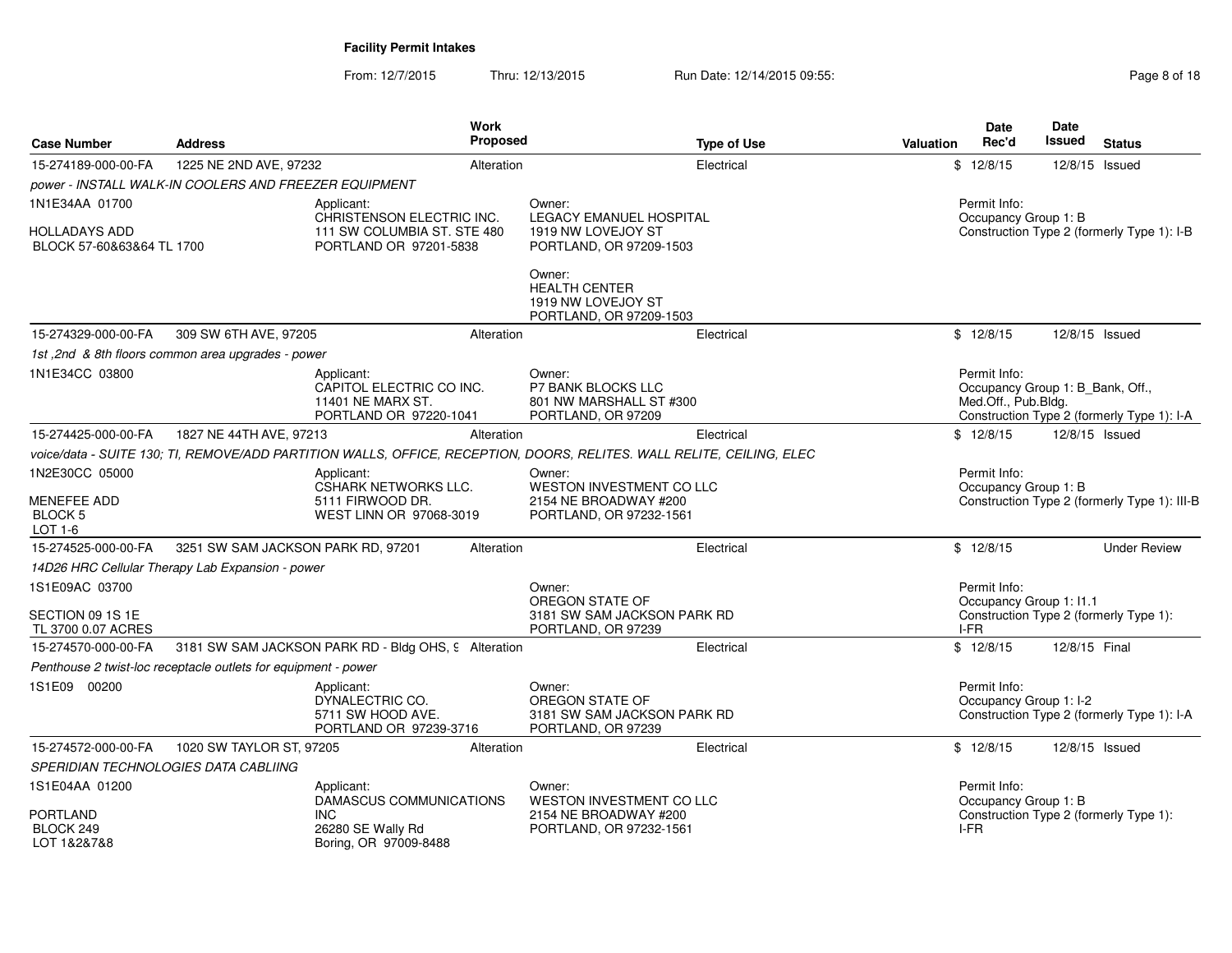From: 12/7/2015Thru: 12/13/2015 Run Date: 12/14/2015 09:55:<br>
Page 9 of 18

| <b>Case Number</b>                                | <b>Address</b>            | Work<br>Proposed                                                                                                                                                             |                                                                                                 | <b>Type of Use</b> | <b>Valuation</b> | Date<br>Rec'd                                | Date<br>Issued  | <b>Status</b>                          |
|---------------------------------------------------|---------------------------|------------------------------------------------------------------------------------------------------------------------------------------------------------------------------|-------------------------------------------------------------------------------------------------|--------------------|------------------|----------------------------------------------|-----------------|----------------------------------------|
| 15-274801-000-00-FA                               | 621 SW MORRISON ST, 97205 | Alteration                                                                                                                                                                   |                                                                                                 | Electrical         |                  | \$12/9/15                                    |                 | 12/9/15 Under Inspection               |
|                                                   |                           | power - NELSON NYGAARD EXPANSION T.I. SUITE 1200 - DEMO AND RECONFIGURE WALLS TO CREATE OFFICES, OPEN OFFICE, STORAGE, RELITES, CEILINGS, FINISHES, FLOORING, PLBG, EL       |                                                                                                 |                    |                  |                                              |                 |                                        |
| 1S1E03BB 01800                                    |                           | Applicant:<br>WILLAMETTE ELECTRIC INC.<br>P.O. BOX 230547<br>TIGARD, OR 97281-0547                                                                                           | Owner:<br>ABB PORTLAND LLC<br>810 NW MARSHALL ST #300<br>PORTLAND, OR 97209                     |                    |                  |                                              |                 |                                        |
| 15-275180-000-00-FA                               | 900 SW 5TH AVE, 97204     | Alteration                                                                                                                                                                   |                                                                                                 | Electrical         |                  | \$12/9/15                                    | 12/9/15 Final   |                                        |
|                                                   |                           | B-1 Demo walls in old law library, add whips for temp office cubicle partitions - power/fire alarm wiring - power/fire alarm wiring                                          |                                                                                                 |                    |                  |                                              |                 |                                        |
| 1S1E03BB 00200<br>PORTLAND<br>BLOCK 59<br>LOT 1-8 |                           | Applicant:<br>HUGHES ELECTRICAL<br><b>CONTRACTORS INC.</b><br>10490 NW JACKSON QUARRY RD<br>HILLSBORO, OR 97124-8184                                                         | Owner:<br>STANDARD INS CO (LEASE MULT<br><b>LAW LIBRARY</b><br>PO BOX 711<br>PORTLAND, OR 97204 |                    |                  | Permit Info:<br>Occupancy Group 1: B<br>I-FR |                 | Construction Type 2 (formerly Type 1): |
| 15-275189-000-00-FA                               | 900 SW 5TH AVE, 97204     | Alteration                                                                                                                                                                   |                                                                                                 | Electrical         |                  | \$12/9/15                                    | 12/9/15 Final   |                                        |
|                                                   |                           | B-1 Demo walls in old law library, add whips for temp office cubicle partitions - power/fire alarm wiring - voice/data                                                       |                                                                                                 |                    |                  |                                              |                 |                                        |
| 1S1E03BB 00200                                    |                           | Applicant:<br>IES COMMERCIAL INC.                                                                                                                                            | Owner:<br>STANDARD INS CO (LEASE MULT                                                           |                    |                  | Permit Info:<br>Occupancy Group 1: B         |                 |                                        |
| PORTLAND<br>BLOCK 59<br>LOT 1-8                   |                           | 16135 SW 74TH AVE.<br>TIGARD, OR 97224-7994                                                                                                                                  | <b>LAW LIBRARY</b><br><b>PO BOX 711</b><br>PORTLAND, OR 97204                                   |                    |                  | I-FR                                         |                 | Construction Type 2 (formerly Type 1): |
| 15-275196-000-00-FA                               | 900 SW 5TH AVE, 97204     | Alteration                                                                                                                                                                   |                                                                                                 | Electrical         |                  | \$12/9/15                                    | 12/9/15 Final   |                                        |
| 9th fl Training room - voice/data                 |                           |                                                                                                                                                                              |                                                                                                 |                    |                  |                                              |                 |                                        |
| 1S1E03BB 00200                                    |                           | Applicant:<br><b>IES COMMERCIAL INC.</b>                                                                                                                                     | Owner:<br>STANDARD INS CO (LEASE MULT                                                           |                    |                  | Permit Info:<br>Occupancy Group 1: B         |                 |                                        |
| PORTLAND<br>BLOCK 59<br>LOT 1-8                   |                           | 16135 SW 74TH AVE.<br>TIGARD, OR 97224-7994                                                                                                                                  | <b>LAW LIBRARY</b><br>PO BOX 711<br>PORTLAND, OR 97204                                          |                    |                  | I-FR                                         |                 | Construction Type 2 (formerly Type 1): |
| 15-275385-000-00-FA                               | 621 SW MORRISON ST, 97205 | Alteration                                                                                                                                                                   |                                                                                                 | Electrical         |                  | \$12/10/15                                   | 12/10/15 Issued |                                        |
|                                                   |                           | voice/data, fire alarm - NELSON NYGAARD EXPANSION T.I. SUITE 1200 - DEMO AND RECONFIGURE WALLS TO CREATE OFFICES, OPEN OFFICE, STORAGE, RELITES, CEILINGS, FINISHES, FLOORII |                                                                                                 |                    |                  |                                              |                 |                                        |
| 1S1E03BB 01800                                    |                           | Applicant:<br>POINT MONITOR CORP.<br>5863 LAKEVIEW BLVD #100<br>LAKE OSWEGO, OR 97035-7058                                                                                   | Owner:<br>ABB PORTLAND LLC<br>810 NW MARSHALL ST #300<br>PORTLAND, OR 97209                     |                    |                  |                                              |                 |                                        |
| 15-275423-000-00-FA                               | 140 NW 4TH AVE, 97209     | Alteration                                                                                                                                                                   |                                                                                                 | Electrical         |                  | \$12/10/15                                   | 12/10/15 Issued |                                        |
| 1st & 2nd floors CRC Health Group TI - voice/data |                           |                                                                                                                                                                              |                                                                                                 |                    |                  |                                              |                 |                                        |
| 1N1E34CA 07800<br><b>COUCHS ADD</b><br>BLOCK 28   |                           | Applicant:<br>PROCOM TECHNOLOGIES LLC<br>P.O. Box 22288<br>Portland, OR 97269                                                                                                | Owner:<br><b>FOUNTAIN VILLAGE</b><br>DEVELOPMENT LLC<br>115 SW ASH ST #500                      |                    |                  |                                              |                 |                                        |
| N 30' OF LOT 3<br>LOT 6&7                         |                           |                                                                                                                                                                              | PORTLAND, OR 97204                                                                              |                    |                  |                                              |                 |                                        |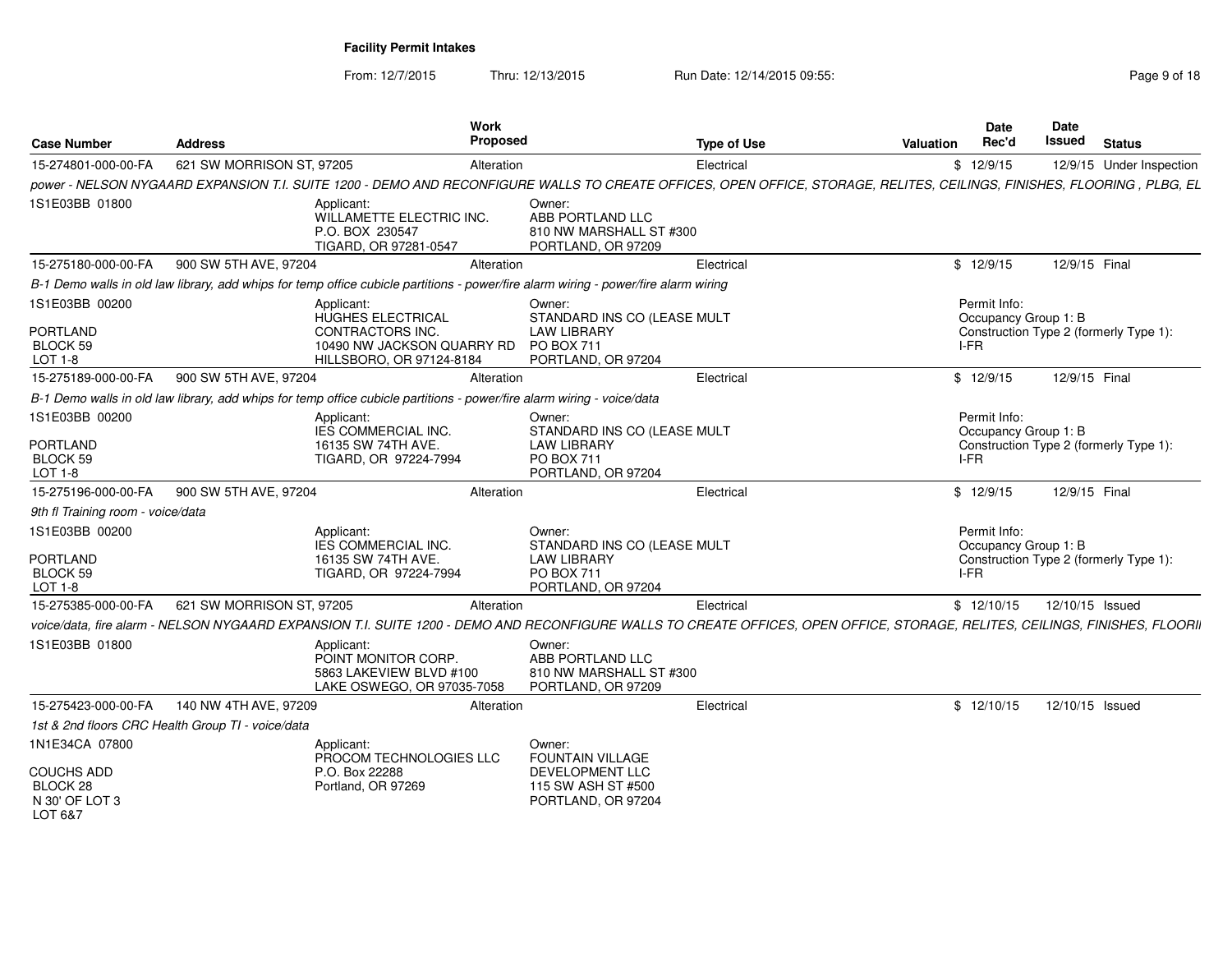From: 12/7/2015Thru: 12/13/2015 Run Date: 12/14/2015 09:55:<br>48 Page 10 of 18

| <b>Case Number</b>                      | <b>Address</b>                                              | <b>Work</b><br>Proposed                                                                                                                                          |                                                                                                                  | <b>Type of Use</b> | <b>Valuation</b> | <b>Date</b><br>Rec'd                            | Date<br>Issued  | <b>Status</b>                          |
|-----------------------------------------|-------------------------------------------------------------|------------------------------------------------------------------------------------------------------------------------------------------------------------------|------------------------------------------------------------------------------------------------------------------|--------------------|------------------|-------------------------------------------------|-----------------|----------------------------------------|
| 15-275508-000-00-FA                     | 309 SW 6TH AVE, 97205                                       | Alteration                                                                                                                                                       |                                                                                                                  | Electrical         |                  | \$12/10/15                                      | 12/10/15 Issued |                                        |
| 4th fl Google TI - hvac controls        |                                                             |                                                                                                                                                                  |                                                                                                                  |                    |                  |                                                 |                 |                                        |
| 1N1E34CC 03800                          |                                                             | Applicant:<br>ENVIRONMENTAL CONTROL<br>CORP. (dba for OREGON AIR<br>REPS INC.)<br>15860 SW UPPER BOONES<br><b>FERRY RD</b><br>LAKE OSWEGO OR 97035-4066          | Owner:<br>P7 BANK BLOCKS LLC<br>801 NW MARSHALL ST #300<br>PORTLAND, OR 97209                                    |                    |                  |                                                 |                 |                                        |
| 15-275706-000-00-FA                     |                                                             | 3455 SW US VETERANS HOSPITAL RD, 97201<br>Alteration                                                                                                             |                                                                                                                  | Electrical         |                  | \$12/10/15                                      |                 | 12/10/15 Under Inspection              |
| 1st floor Lobby Cafe remodel - power    |                                                             |                                                                                                                                                                  |                                                                                                                  |                    |                  |                                                 |                 |                                        |
| 1S1E09 00600                            |                                                             | Applicant:<br>DYNALECTRIC CO.<br>5711 SW HOOD AVE.<br>PORTLAND OR 97239-3716                                                                                     | Owner:<br>OREGON STATE OF (MEDICAL<br><b>DEPT</b><br>3181 SW SAM JACKSON PARK RD<br>PORTLAND, OR 97239           |                    |                  | Permit Info:<br>Occupancy Group 1: B<br>$II-FR$ |                 | Construction Type 2 (formerly Type 1): |
| 15-275763-000-00-FA                     | 4805 NE GLISAN ST, 97213                                    | Alteration                                                                                                                                                       |                                                                                                                  | Electrical         |                  | \$12/10/15                                      | 12/10/15 Final  |                                        |
|                                         | Electrical Master Permit Inspection - Review Log - 12.10.15 |                                                                                                                                                                  |                                                                                                                  |                    |                  |                                                 |                 |                                        |
| 1N2E31BD 04100                          |                                                             |                                                                                                                                                                  | Owner:                                                                                                           |                    |                  |                                                 |                 |                                        |
| SECTION 31 1N 2E<br>TL 4100 9.54 ACRES  |                                                             |                                                                                                                                                                  | PROVIDENCE HEALTH<br>4400 NE HALSEY ST BLDG 2 #190<br>PORTLAND, OR 97213-1545                                    |                    |                  |                                                 |                 |                                        |
|                                         |                                                             |                                                                                                                                                                  | Owner:<br>SERVICES-OREGON<br>4400 NE HALSEY ST BLDG 2 #190<br>PORTLAND, OR 97213-1545                            |                    |                  |                                                 |                 |                                        |
| 15-275772-000-00-FA                     | 4805 NE GLISAN ST, 97213                                    | Alteration                                                                                                                                                       |                                                                                                                  | Electrical         |                  | \$12/10/15                                      | 12/10/15 Issued |                                        |
|                                         |                                                             | security cabling - VOLUNTARY SECURITY ENHANCEMENTS ON TUNNEL LEVEL, FIRST AND SECOND FLOORS & BLOOD BANK ON SECOND FLOOR, NEW NON-RATED WALL ASSEMBLY, ELECTRICA |                                                                                                                  |                    |                  |                                                 |                 |                                        |
| 1N2E31BD 04100<br>SECTION 31 1N 2E      |                                                             | Applicant:<br>XTREME COMMUNICATIONS INC.<br><b>PO BOX 272</b>                                                                                                    | Owner:<br>PROVIDENCE HEALTH<br>4400 NE HALSEY ST BLDG 2 #190                                                     |                    |                  |                                                 |                 |                                        |
| TL 4100 9.54 ACRES                      |                                                             | TROUTDALE OR 97060-0272                                                                                                                                          | PORTLAND, OR 97213-1545<br>Owner:<br>SERVICES-OREGON<br>4400 NE HALSEY ST BLDG 2 #190<br>PORTLAND, OR 97213-1545 |                    |                  |                                                 |                 |                                        |
| 15-276116-000-00-FA                     | 1100 SW 6TH AVE, 97204                                      | Alteration                                                                                                                                                       |                                                                                                                  | Electrical         |                  | \$12/11/15                                      | 12/11/15 Issued |                                        |
| 11th fl TI - power/fire alarm wiring    |                                                             |                                                                                                                                                                  |                                                                                                                  |                    |                  |                                                 |                 |                                        |
| 1S1E03BB 00700                          |                                                             | Applicant:<br><b>HUGHES ELECTRICAL</b>                                                                                                                           | Owner:<br>STANDARD INSURANCE CO                                                                                  |                    |                  | Permit Info:<br>Occupancy Group 1: B            |                 |                                        |
| PORTLAND<br>BLOCK 168<br>LOT 1-8 TL 700 |                                                             | CONTRACTORS INC.<br>10490 NW JACKSON QUARRY RD PORTLAND, OR 97204<br>HILLSBORO, OR 97124-8184                                                                    | <b>PO BOX 711</b>                                                                                                |                    |                  | I-FR                                            |                 | Construction Type 2 (formerly Type 1): |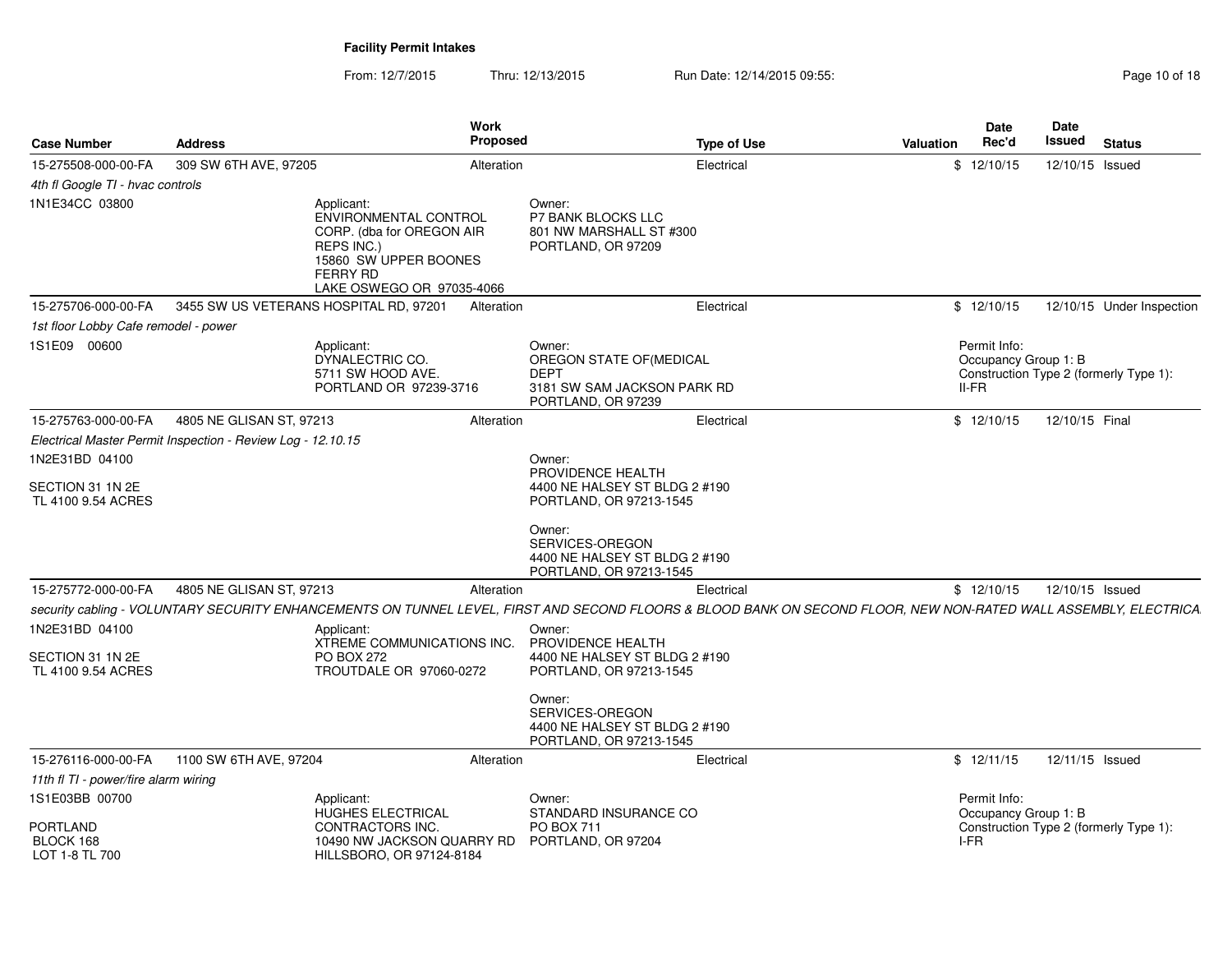From: 12/7/2015Thru: 12/13/2015 Run Date: 12/14/2015 09:55:<br>48 Page 11 of 18

| <b>Case Number</b>                                                                                                 | <b>Address</b>                                              | <b>Work</b><br><b>Proposed</b>                                                                                                                                     |                                                                                             | <b>Type of Use</b> | <b>Valuation</b> | <b>Date</b><br>Rec'd                 | <b>Date</b><br>Issued | <b>Status</b>                                |
|--------------------------------------------------------------------------------------------------------------------|-------------------------------------------------------------|--------------------------------------------------------------------------------------------------------------------------------------------------------------------|---------------------------------------------------------------------------------------------|--------------------|------------------|--------------------------------------|-----------------------|----------------------------------------------|
| 15-276619-000-00-FA                                                                                                | 5115 N LAGOON AVE, 97217                                    | Alteration                                                                                                                                                         |                                                                                             | Electrical         |                  | \$12/12/15                           | 12/12/15 Issued       |                                              |
|                                                                                                                    |                                                             | 400 AMP, 480 VOLT PANEL FOR INFASTRUCTURE OF POWERFL-5115-C2-#56                                                                                                   |                                                                                             |                    |                  |                                      |                       |                                              |
| 1N1E20AB 00800                                                                                                     |                                                             | Applicant:<br>HEIL ELECTRIC CO.<br>8425 SE STARK ST<br>PORTLAND OR 97216-1137                                                                                      | Owner:<br><b>FREIGHTLINER CORPORATION</b><br>PO BOX 3820<br>PORTLAND, OR 97208              |                    |                  | Permit Info:<br>Occupancy Group 1: B |                       | Construction Type 2 (formerly Type 1): III-N |
| 15-276621-000-00-FA                                                                                                | 5115 N LAGOON AVE, 97217                                    | Alteration                                                                                                                                                         |                                                                                             | Electrical         |                  | \$12/12/15                           | 12/12/15 Issued       |                                              |
|                                                                                                                    |                                                             | MACHINE SHOP AREA, 2-480 VOLT PRESS BRAKE CIRCUITSFL-5115-C2-#57                                                                                                   |                                                                                             |                    |                  |                                      |                       |                                              |
| 1N1E20AB 00800                                                                                                     |                                                             | Applicant:<br>HEIL ELECTRIC CO.<br>8425 SE STARK ST<br>PORTLAND OR 97216-1137                                                                                      | Owner:<br><b>FREIGHTLINER CORPORATION</b><br>PO BOX 3820<br>PORTLAND, OR 97208              |                    |                  | Permit Info:<br>Occupancy Group 1: B |                       | Construction Type 2 (formerly Type 1): III-N |
| 15-276623-000-00-FA                                                                                                | 5400 N BASIN AVE, 97217                                     | Alteration                                                                                                                                                         |                                                                                             | Electrical         |                  | \$12/12/15                           | 12/12/15 Issued       |                                              |
|                                                                                                                    | <b>DOCUMENT SERVICES AREA XEROX PRINTERFL-5400-TMP2-#45</b> |                                                                                                                                                                    |                                                                                             |                    |                  |                                      |                       |                                              |
| 1N1E21B 00100<br>SECTION 21 1N 1E<br>TL 100 6.34 ACRES<br>LAND & IMPS SEE R646184 (R941210561)<br>FOR MACH & EQUIP |                                                             | Applicant:<br>HEIL ELECTRIC CO.<br>8425 SE STARK ST<br>PORTLAND OR 97216-1137                                                                                      | Owner:<br><b>FREIGHTLINER CORPORATION</b><br>PO BOX 3820<br>PORTLAND, OR 97208-3820         |                    |                  | Permit Info:<br>Occupancy Group 1: B |                       | Construction Type 2 (formerly Type 1): III-N |
| 15-276624-000-00-FA                                                                                                | 2250 NW 22ND AVE, 97210                                     | Alteration                                                                                                                                                         |                                                                                             | Electrical         |                  | \$12/12/15                           | 12/12/15 Issued       |                                              |
|                                                                                                                    |                                                             | power - 4TH FLOOR, 1 BAY; KIMBERLI RANSOM PHOTOGRAPHY, DEMISING WALL SEPARATE SPACE, LANDLORD WORK                                                                 |                                                                                             |                    |                  |                                      |                       |                                              |
| 1N1E28CA 02500                                                                                                     |                                                             | Applicant:<br><b>GLOBAL ELECTRIC INC.</b><br>P.O. BOX 162<br>NORTH PLAINS OR 97133-0162                                                                            | Owner:<br><b>ROSAN INC</b><br>PO BOX 6712<br>PORTLAND, OR 97228-6712                        |                    |                  |                                      |                       |                                              |
| 15-276625-000-00-FA                                                                                                | 1650 NW NAITO PKY - Unit 304, 97209                         | Alteration                                                                                                                                                         |                                                                                             | Electrical         |                  | \$12/12/15                           |                       | <b>Under Review</b>                          |
|                                                                                                                    |                                                             | power - BENSON/ STE 250 - RECONFIGURE SECTION OF OFFICE - NEW WALLS FOR OFFICES, LIBRARY, CONFERENCE, FILE ROOM                                                    |                                                                                             |                    |                  |                                      |                       |                                              |
| 1N1E28DD 00400                                                                                                     |                                                             |                                                                                                                                                                    | Owner:                                                                                      |                    |                  | Permit Info:                         |                       |                                              |
| WATSONS ADD<br>LOT 1-10 TL 400                                                                                     |                                                             |                                                                                                                                                                    | THE REALTY ASSOCIATES<br>1301 DOVE ST #860<br>NEWPORT BEACH, CA 92660                       |                    |                  | Occupancy Group 1: B<br>I-FR         |                       | Construction Type 2 (formerly Type 1):       |
|                                                                                                                    |                                                             |                                                                                                                                                                    | Owner:<br>FUND IX LP<br>1301 DOVE ST #860<br>NEWPORT BEACH, CA 92660                        |                    |                  |                                      |                       |                                              |
| 15-276626-000-00-FA                                                                                                | 815 SW 5TH AVE, 97204                                       | Alteration                                                                                                                                                         |                                                                                             | Electrical         |                  | \$12/12/15                           |                       | <b>Under Review</b>                          |
|                                                                                                                    |                                                             | power - MEZZANINE STAIR AND ENTRANCE - STOREFRONT MODIFICATION PER LU 15-192873 HR, RELOCATE INTERIOR STAIRWELL, EXTEND MEZZANINE FLOOR APPROX 463 SQ FT OVER CURF |                                                                                             |                    |                  |                                      |                       |                                              |
| 1S1E03BB 01200                                                                                                     |                                                             |                                                                                                                                                                    | Owner:<br>PAC-HILL LIMITED PARTNERSHIP<br>520 SW YAMHILL ST RF GDN #8<br>PORTLAND, OR 97204 |                    |                  | Permit Info:<br>Occupancy Group 1: B |                       | Construction Type 2 (formerly Type 1): I-A   |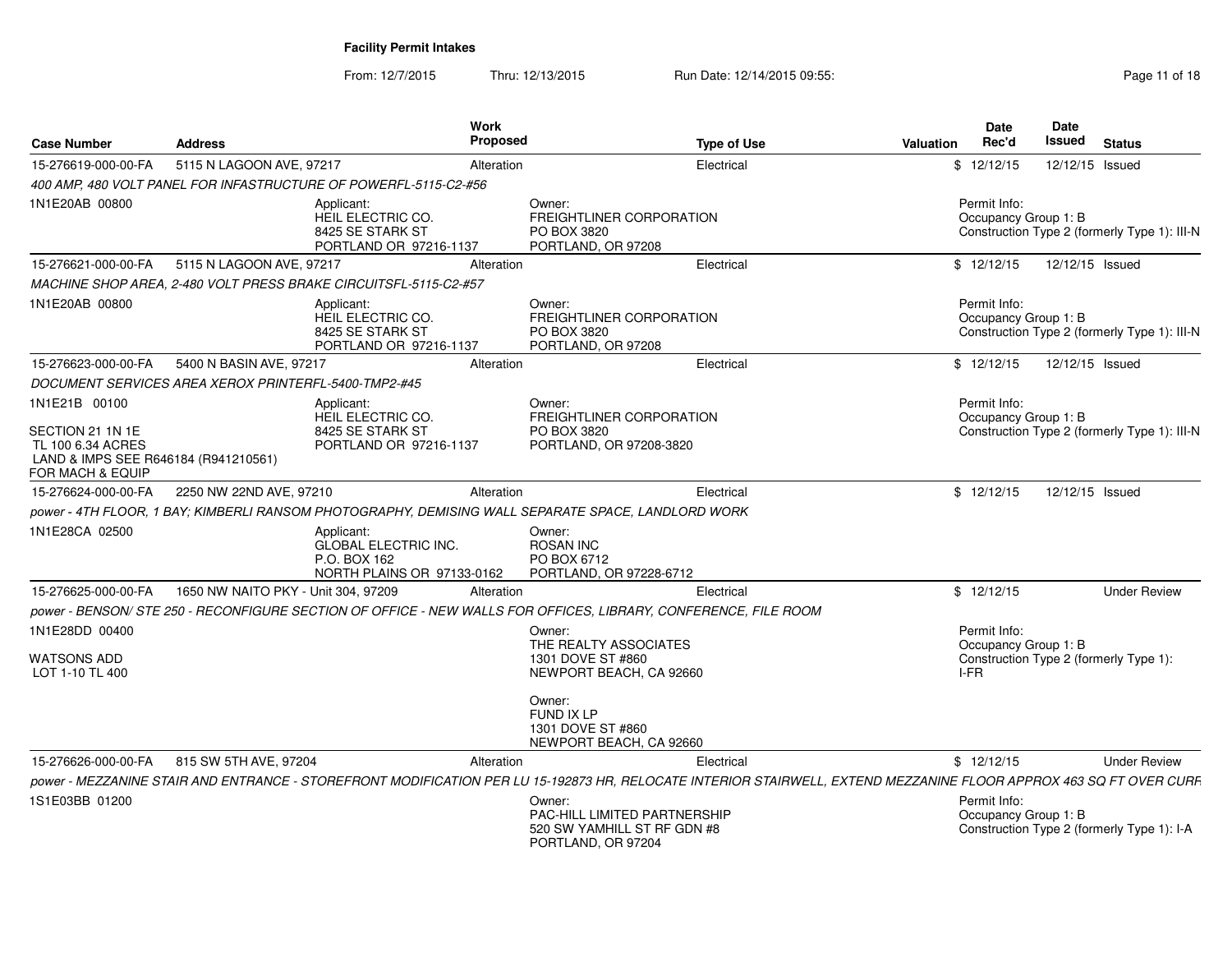From: 12/7/2015Thru: 12/13/2015 Run Date: 12/14/2015 09:55:<br>48 Page 12 of 18

| <b>Case Number</b>                                                                                                 | <b>Address</b>             |                                                                                                                                 | Work<br><b>Proposed</b> | <b>Type of Use</b>                                                                                                                                                                         | <b>Valuation</b> | <b>Date</b><br>Rec'd                                                    | Date<br><b>Issued</b> | <b>Status</b>                                |
|--------------------------------------------------------------------------------------------------------------------|----------------------------|---------------------------------------------------------------------------------------------------------------------------------|-------------------------|--------------------------------------------------------------------------------------------------------------------------------------------------------------------------------------------|------------------|-------------------------------------------------------------------------|-----------------------|----------------------------------------------|
| 15-274273-000-00-FA                                                                                                | 140 NW 4TH AVE, 97209      |                                                                                                                                 | Alteration              | <b>Fire Alarms</b>                                                                                                                                                                         |                  | $$1 \t12/8/15$                                                          |                       | <b>Under Review</b>                          |
|                                                                                                                    |                            |                                                                                                                                 |                         | ALARM -REPLACE CONVENTION FACP WITH ADDRESSABLE FACP,. ADD REMOTE ANNUNCIATOR, DUCT SMOKE DETECTORS.                                                                                       |                  |                                                                         |                       |                                              |
| 1N1E34CA 07800<br><b>COUCHS ADD</b><br>BLOCK <sub>28</sub><br>N 30' OF LOT 3<br>LOT 6&7                            |                            | Applicant:<br>DAN WILSON<br>CAPITOL ELECTRIC INC.<br>11401 NE MARX ST.<br>PORTLAND, OR<br>97220                                 |                         | Owner:<br>FOUNTAIN VILLAGE<br><b>DEVELOPMENT LLC</b><br>115 SW ASH ST #500<br>PORTLAND, OR 97204                                                                                           |                  |                                                                         |                       |                                              |
| 15-274454-000-00-FA                                                                                                | 4400 NE BROADWAY, 97213    |                                                                                                                                 | Alteration              | Fire Alarms                                                                                                                                                                                |                  | $$1 \t12/8/15$                                                          | 12/10/15 Issued       |                                              |
|                                                                                                                    |                            |                                                                                                                                 |                         | ALARM - ADD DUCT DETECTION TO NEW UNITS, ADD MAG HOLD OPENS AND SMOKE DETECTION (FOR CLOSURE) TO LAUNDRY ROOMS                                                                             |                  |                                                                         |                       |                                              |
| 1N2E30CC 12100<br>SECTION 30 1N 2E<br>TL 12100 2.03 ACRES<br><b>LAND ONLY</b><br>SEE R669173 (R942300011) FOR IMPS |                            | Applicant:<br><b>ERIC PLUSKAS</b><br>EC COMPANY<br>2121 NW THURMAN<br>PORTLAND, OR 97210                                        |                         | Owner:<br>HOME FORWARD DEVELOPMENT<br>135 SW ASH ST 5TH FLOOR<br>PORTLAND, OR 97204-3540<br>Owner:<br><b>ENTERPRISES CORPORATION</b><br>135 SW ASH ST 5TH FLOOR<br>PORTLAND, OR 97204-3540 |                  |                                                                         |                       |                                              |
| 15-274580-000-00-FA                                                                                                | 111 SW 5TH AVE, 97204-3626 |                                                                                                                                 | Alteration              | <b>Fire Alarms</b>                                                                                                                                                                         |                  | \$3,850 12/8/15                                                         | 12/8/15 Issued        |                                              |
| 1N1E34CD 01300                                                                                                     |                            | Applicant:<br><b>HUNTER MILES</b><br><b>SIEMENS INDUSTRY</b><br>15201 NW GREENBRIER<br>PARKWAY, SUITE A4<br>BEAVERTON, OR 97006 |                         |                                                                                                                                                                                            |                  | Permit Info:<br>Occupancy Group 1: B                                    |                       | Construction Type 2 (formerly Type 1): I-A   |
| 15-274586-000-00-FA                                                                                                | 1618 SW 1ST AVE, 97201     |                                                                                                                                 | Alteration              | <b>Fire Alarms</b>                                                                                                                                                                         |                  | \$650 12/8/15                                                           | 12/8/15 Issued        |                                              |
|                                                                                                                    |                            | Suite #250- Alterations to the Fire Alarm as needed for T.I.- 2 Devices total 1- Smoke Detector, 1- H/S                         |                         |                                                                                                                                                                                            |                  |                                                                         |                       |                                              |
| 1S1E03CA 00700<br>SOUTH AUDITORIUM ADD<br>NLY 351.85' OF BLOCK I                                                   |                            | Applicant:<br>FIRE PROTECTION SERVICES<br>5573 SW ARCTIC DR<br>BEAVERTON OR 97005                                               |                         | Owner:<br>HARSCH INVESTMENT<br>1121 SW SALMON ST SUITE 500<br>PORTLAND, OR 97205                                                                                                           |                  | Permit Info:                                                            |                       | Construction Type 2 (formerly Type 1): III-B |
|                                                                                                                    |                            |                                                                                                                                 |                         | Owner:<br>PROPERTIES LLC<br>1121 SW SALMON ST SUITE 500<br>PORTLAND, OR 97205                                                                                                              |                  |                                                                         |                       |                                              |
| 15-275267-000-00-FA                                                                                                | 530 SW 5TH AVE, 97204      |                                                                                                                                 | Alteration              | <b>Fire Alarms</b>                                                                                                                                                                         |                  | \$900 12/9/15                                                           | 12/9/15 Issued        |                                              |
|                                                                                                                    |                            | Suite #1300- Alterations to the Fire Alarm system as needed for T.I.- 3- S/S total                                              |                         |                                                                                                                                                                                            |                  |                                                                         |                       |                                              |
| 1N1E34CD 09600<br><b>PORTLAND</b><br>BLOCK 63<br>LOT 5&6<br><b>HISTORIC PROPERTY</b><br>POTENTIAI ADDITIONAI TAX   |                            | Applicant:<br>CAPITOL ELECTRIC CO INC<br><b>11401 NE MARX</b><br>PORTLAND OR 97220-1041                                         |                         | Owner:<br><b>GC YEON LLC</b><br>550 MONTGOMERY ST 2ND FLOOF<br>SAN FRANCISCO, CA 94111-2535                                                                                                |                  | Permit Info:<br>Occupancy Group 1: B Bank, Off.,<br>Med.Off., Pub.Bldg. |                       |                                              |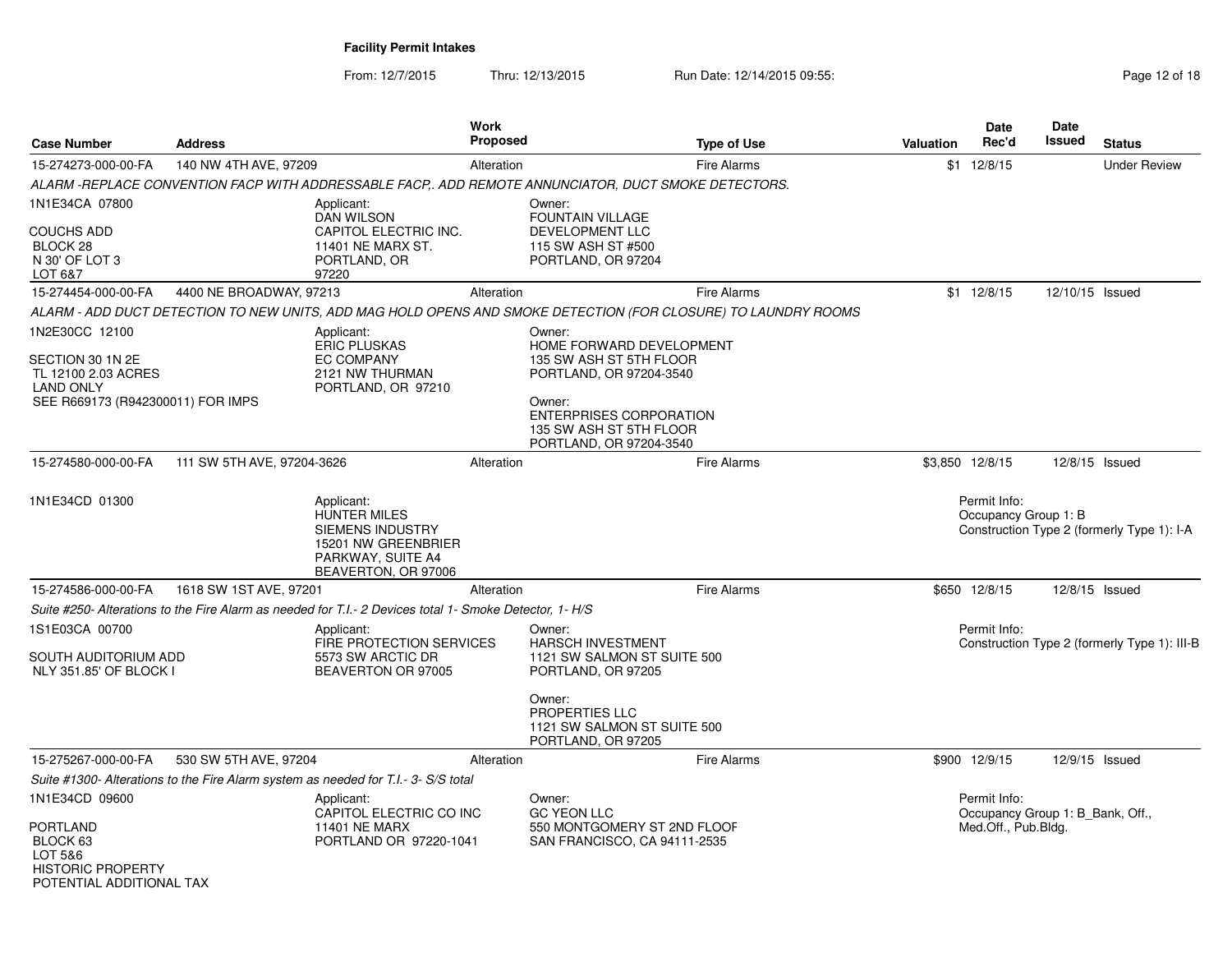From: 12/7/2015Thru: 12/13/2015 Run Date: 12/14/2015 09:55:<br>48 Page 13 of 18

| <b>Case Number</b>                                                                              | <b>Address</b>                                            | <b>Work</b><br><b>Proposed</b>                                                                                                                                  |                                                                                 | <b>Type of Use</b> | Valuation | <b>Date</b><br>Rec'd                   | Date<br><b>Issued</b> | <b>Status</b>                                |
|-------------------------------------------------------------------------------------------------|-----------------------------------------------------------|-----------------------------------------------------------------------------------------------------------------------------------------------------------------|---------------------------------------------------------------------------------|--------------------|-----------|----------------------------------------|-----------------------|----------------------------------------------|
| 15-275278-000-00-FA                                                                             | 10000 SE MAIN ST, 97216                                   | Alteration                                                                                                                                                      |                                                                                 | <b>Fire Alarms</b> | \$7,350   | 12/9/15                                | 12/9/15 Issued        |                                              |
| Main FACP upgrade                                                                               |                                                           |                                                                                                                                                                 |                                                                                 |                    |           |                                        |                       |                                              |
| 1S2E04A 02400<br><b>EVERGLADE</b>                                                               |                                                           | Applicant:<br>ADVANCED ALARM SYSTEMS<br>1030 NW CORPORATE DR                                                                                                    | Owner:<br>PORTLAND ADVENTIST MEDICAL<br>10123 SE MARKET ST                      |                    |           |                                        |                       |                                              |
| LOT 6 TL 2400                                                                                   |                                                           | TROUTDALE, OR 97060                                                                                                                                             | PORTLAND, OR 97216-2532                                                         |                    |           |                                        |                       |                                              |
|                                                                                                 |                                                           |                                                                                                                                                                 | Owner:<br><b>CENTER</b><br>10123 SE MARKET ST<br>PORTLAND, OR 97216-2532        |                    |           |                                        |                       |                                              |
| 15-275302-000-00-FA                                                                             |                                                           | 3181 SW SAM JACKSON PARK RD - Bldg OHS, 9 Alteration                                                                                                            |                                                                                 | <b>Fire Alarms</b> |           | \$13,000 12/9/15                       | 12/9/15 Issued        |                                              |
|                                                                                                 | Basement- Rm- 41/41A-Install Pre-Action Fire Alarm panel. |                                                                                                                                                                 |                                                                                 |                    |           |                                        |                       |                                              |
| 1S1E09 00200                                                                                    |                                                           | Applicant:<br>DYNAELECTRIC CO                                                                                                                                   | Owner:<br>OREGON STATE OF<br>3181 SW SAM JACKSON PARK RD<br>PORTLAND, OR 97239  |                    |           | Permit Info:<br>Occupancy Group 1: I-2 |                       | Construction Type 2 (formerly Type 1): I-A   |
| 15-275307-000-00-FA                                                                             | 900 SW 5TH AVE, 97204                                     | Alteration                                                                                                                                                      |                                                                                 | Fire Alarms        |           | $$1$ 12/9/15                           | 12/9/15 Issued        |                                              |
|                                                                                                 |                                                           | 9th floor-Training Room-Alterations to the Fire Alarm as needed for T.I.- 2 devices total 1- Smoke Detector, 1- S/S                                             |                                                                                 |                    |           |                                        |                       |                                              |
| 1S1E03BB 00200                                                                                  |                                                           | Applicant:<br>Hughes Electric                                                                                                                                   | Owner:<br>STANDARD INS CO (LEASE MULT                                           |                    |           | Permit Info:<br>Occupancy Group 1: B   |                       |                                              |
| PORTLAND<br>BLOCK 59<br>LOT 1-8                                                                 |                                                           | 10490 NW Jackson Qusrry Rd.<br>Hillsboro, OR 97124                                                                                                              | <b>LAW LIBRARY</b><br><b>PO BOX 711</b><br>PORTLAND, OR 97204                   |                    |           | I-FR                                   |                       | Construction Type 2 (formerly Type 1):       |
| 15-275574-000-00-FA                                                                             | 1505 NW 21ST AVE, 97210                                   | Alteration                                                                                                                                                      |                                                                                 | <b>Fire Alarms</b> |           | \$1 12/10/15                           |                       | <b>Under Review</b>                          |
|                                                                                                 |                                                           | CONSOLIDATED COMM CREDIT UNION T.I. SUITE 104-ADD NOTIFICATION DEVICES-FIRE ALARM                                                                               |                                                                                 |                    |           |                                        |                       |                                              |
| 1N1E28CD 02500<br><b>COUCHS ADD</b><br>BLOCK 296<br>LOT 1-4 EXC PT IN ST<br>LOT 5-10            |                                                           | Applicant:<br>POINT MONITOR CORPORATION<br>5863 LAKEVIEW BLVD #100<br>LAKE OSWEGO, OR 97035-7058                                                                | Owner:<br>BLOCK 296 SLABTOWN LLC<br>1015 NW 11TH AVE #243<br>PORTLAND, OR 97209 |                    |           |                                        |                       |                                              |
| 15-275729-000-00-FA                                                                             | 520 SW YAMHILL ST, 97204                                  | Alteration                                                                                                                                                      |                                                                                 | <b>Fire Alarms</b> |           | \$1 12/10/15                           |                       | <b>Under Review</b>                          |
|                                                                                                 |                                                           | SUITE 510-INSTALL NEW ADA SYNCHRONIZED NOTIFICATION DEVICES IN SUITE 510 PER PLANS                                                                              |                                                                                 |                    |           |                                        |                       |                                              |
| 1S1E03BB 01200                                                                                  |                                                           | Applicant:<br><b>DAN WILSON</b>                                                                                                                                 | Owner:<br>PAC-HILL LIMITED PARTNERSHIP                                          |                    |           | Permit Info:<br>Occupancy Group 1: B   |                       |                                              |
| PORTLAND<br>BLOCK 171<br>LOT 1&8<br>N 1/2 OF LOT 2&7                                            |                                                           | CAPITOL ELECTRIC INC.<br>11401 NE MARX ST.<br>PORTLAND, OR<br>97220                                                                                             | 520 SW YAMHILL ST RF GDN #8<br>PORTLAND, OR 97204                               |                    |           |                                        |                       | Construction Type 2 (formerly Type 1): I-A   |
| 15-275730-000-00-FA                                                                             | 7200 SE 60TH AVE, 97206                                   | Alteration                                                                                                                                                      |                                                                                 | <b>Fire Alarms</b> |           | \$1 12/10/15                           |                       | <b>Under Review</b>                          |
|                                                                                                 |                                                           | NORTH END OF BUILDING, REMODEL SECTION OF LANE MIDDLE SCHOOL INTO A HEAD START PROGRAM-ADD DEVICES MENTIONED ABOVE TO CLASSROOMS & HALLS, TIE INTO EXISTING SY: |                                                                                 |                    |           |                                        |                       |                                              |
| 1S2E19AD 00100                                                                                  |                                                           | Applicant:<br><b>JEREMY BAXTER</b>                                                                                                                              | Owner:<br><b>SCHOOL DISTRICT NO 1</b>                                           |                    |           | Permit Info:                           |                       |                                              |
| SECTION 19 1S 2E<br>TL 100 9.09 ACRES<br>SEE R645271 (R992190221) FOR LEASED<br><b>SUB ACCT</b> |                                                           | MERRILL ELECTRIC LLC<br>2229 NE BURNSIDE RD.<br>GRESHAM, OR<br>97055                                                                                            | PO BOX 3107<br>PORTLAND, OR 97208-3107                                          |                    |           | Occupancy Group 1: E School            |                       | Construction Type 2 (formerly Type 1): III-A |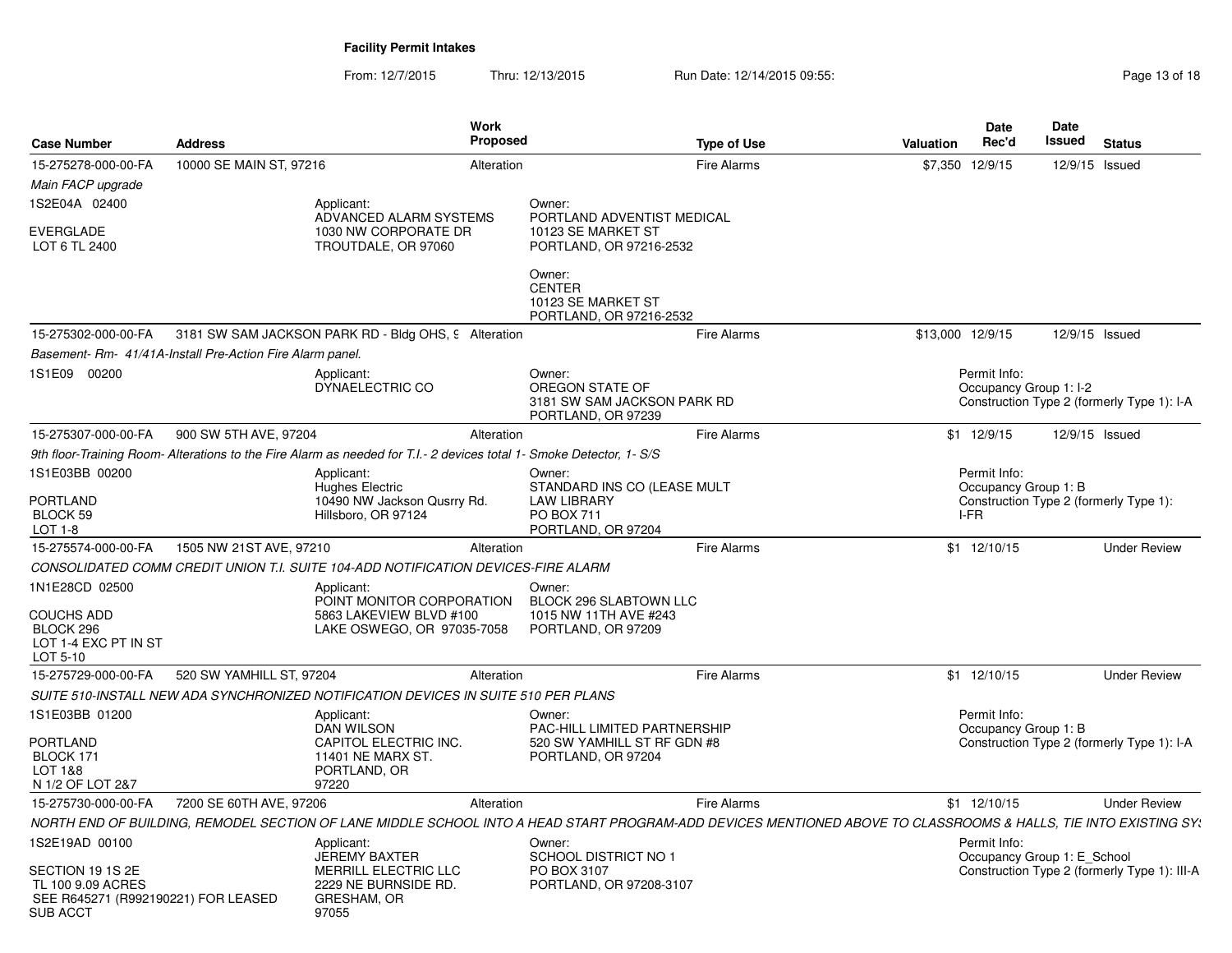From: 12/7/2015Thru: 12/13/2015 Run Date: 12/14/2015 09:55:<br>49 Page 14 of 18

| <b>Case Number</b>                                                                             | <b>Address</b>                                                                                            | <b>Work</b><br>Proposed | <b>Type of Use</b>                                                            | <b>Date</b><br>Rec'd<br><b>Valuation</b> | <b>Date</b><br><b>Issued</b>                            | <b>Status</b>                                |
|------------------------------------------------------------------------------------------------|-----------------------------------------------------------------------------------------------------------|-------------------------|-------------------------------------------------------------------------------|------------------------------------------|---------------------------------------------------------|----------------------------------------------|
| 15-275891-000-00-FA                                                                            | 7000 NE AIRPORT WAY, 97218                                                                                | Alteration              | <b>Fire Alarms</b>                                                            | \$3,000 12/10/15                         |                                                         | 12/10/15 Final                               |
|                                                                                                | Alaska Air office additions. 4 strobes, 1 speaker/strobe, and 2 smokes.                                   |                         |                                                                               |                                          |                                                         |                                              |
| 1N2E08B 00400                                                                                  | Applicant:<br>SIEMENS BLDG TECHNOLOGY                                                                     | Owner:                  | PORT OF PORTLAND                                                              |                                          |                                                         |                                              |
| SECTION 08 1N 2E<br>TL 400 7.39 ACRES<br><b>TERMINAL BLDG</b><br>SEE SUB ACCOUNTS              | 15201 NW GREENBRIER PKWY<br>STE A4<br>BEAVERTON, OR 97006                                                 |                         | PO BOX 3529<br>PORTLAND, OR 97208-3529                                        |                                          |                                                         |                                              |
| 15-276150-000-00-FA                                                                            | 1001 SW 5TH AVE, 97204                                                                                    | Alteration              | <b>Fire Alarms</b>                                                            | \$1 12/11/15                             |                                                         | <b>Under Review</b>                          |
|                                                                                                | SUITE 325;-INSTALL NEW ADA SYNCHRONIZED NOTIFICATION DEVICES IN SUITE 325 PER PLANS.                      |                         |                                                                               |                                          |                                                         |                                              |
| 1S1E03BB 00800                                                                                 | Applicant:<br>CAPITOL ELECTRIC                                                                            | Owner:                  | OR-CONGRESS CENTER LP                                                         | Permit Info:                             | Occupancy Group 1: B                                    |                                              |
| <b>PORTLAND</b><br>BLOCK 169<br>$LOT 1-8$<br>SEE R246278 (R667717341)                          | 11401 NE MARX ST<br>PORTLAND, OR 97220                                                                    | <b>FLOOR</b>            | 235 MONTGOMERY ST 16TH<br>SAN FRANCISCO, CA 94104-3104                        |                                          |                                                         | Construction Type 2 (formerly Type 1): I-A   |
| 15-273653-000-00-FA                                                                            | 3526 N VANCOUVER AVE, 97227                                                                               | Alteration              | Fire Sprinklers                                                               | \$1 12/7/15                              |                                                         | 12/8/15 Issued                               |
|                                                                                                | BREAD AND HONEY RESTAURANT T.I.-ADD SPRINKLERS TO NEWLY ADDED WALLS & CEILINGS.                           |                         |                                                                               |                                          |                                                         |                                              |
| 1N1E22DC 14300                                                                                 | Applicant:<br>FIRE ONE FIRE SYSTEMS<br>PO BOX 734<br>OREGON CITY, OR 97045                                | Owner:                  | <b>DECO DINER LLC</b><br>3530 N VANCOUVER AVE #220<br>PORTLAND, OR 97227      | Permit Info:                             | Occupancy Group 1: B_Bank, Off.,<br>Med.Off., Pub.Bldg. | Construction Type 2 (formerly Type 1): III-A |
| 15-273654-000-00-FA                                                                            | 808 SW CAMPUS DR. 97201                                                                                   | Alteration              | <b>Fire Sprinklers</b>                                                        | $$1 \t12/7/15$                           |                                                         | 12/9/15 Issued                               |
|                                                                                                | KPV 10 FLOORING REPLACEMENT 10TH FL-INSTALL (2) 2-1/2 FIRE HOUSE CABINETS FROM EXISTING 6" STANDARD PIPE. |                         |                                                                               |                                          |                                                         |                                              |
| 1S1E09 00600                                                                                   | Applicant:<br><b>BOB VELKINBURG</b><br><b>BASIC FIRE</b><br>8135 NE MLK JR. BLVD<br>PORTLAND, OR 97211    | Owner:<br><b>DEPT</b>   | OREGON STATE OF (MEDICAL<br>3181 SW SAM JACKSON PARK RD<br>PORTLAND, OR 97239 |                                          |                                                         |                                              |
| 15-274967-000-00-FA                                                                            | 621 SW MORRISON ST, 97205                                                                                 | Alteration              | <b>Fire Sprinklers</b>                                                        | $$1$ 12/9/15                             |                                                         | 12/10/15 Issued                              |
|                                                                                                | Suite #1200-NELSON NYGAARD EXPANSION T.I. -RELOCATE AND ADD SPRINKLERS TO ACCOMMODATE NEW TENANT REMODEL  |                         |                                                                               |                                          |                                                         |                                              |
| 1S1E03BB 01800                                                                                 | Applicant:<br><b>TED BAKER</b><br>PATRIOT FIRE PROTECTION<br>4708 NE MINNEHAHA ST.<br>VANCOUVER, WA 98661 | Owner:                  | ABB PORTLAND LLC<br>810 NW MARSHALL ST #300<br>PORTLAND, OR 97209             |                                          |                                                         |                                              |
| 15-274990-000-00-FA                                                                            | 530 SW 5TH AVE, 97204                                                                                     | Alteration              | <b>Fire Sprinklers</b>                                                        | $$1$ 12/9/15                             |                                                         | 12/10/15 Issued                              |
|                                                                                                | SPEC SUITE 1300-REMOVE AND RE-INSTALL SPRINKLERS TO ACCOMMODATE REMODEL                                   |                         |                                                                               |                                          |                                                         |                                              |
| 1N1E34CD 09600                                                                                 | Applicant:<br><b>TED BAKER</b>                                                                            | Owner:                  | <b>GC YEON LLC</b>                                                            | Permit Info:                             | Occupancy Group 1: B_Bank, Off.,                        |                                              |
| <b>PORTLAND</b><br>BLOCK 63<br>LOT 5&6<br><b>HISTORIC PROPERTY</b><br>POTENTIAL ADDITIONAL TAX | PATRIOT FIRE PROTECTION<br>4708 NE MINNEHAHA ST.<br>VANCOUVER, WA 98661                                   |                         | 550 MONTGOMERY ST 2ND FLOOF<br>SAN FRANCISCO, CA 94111-2535                   |                                          | Med.Off., Pub.Bldg.                                     |                                              |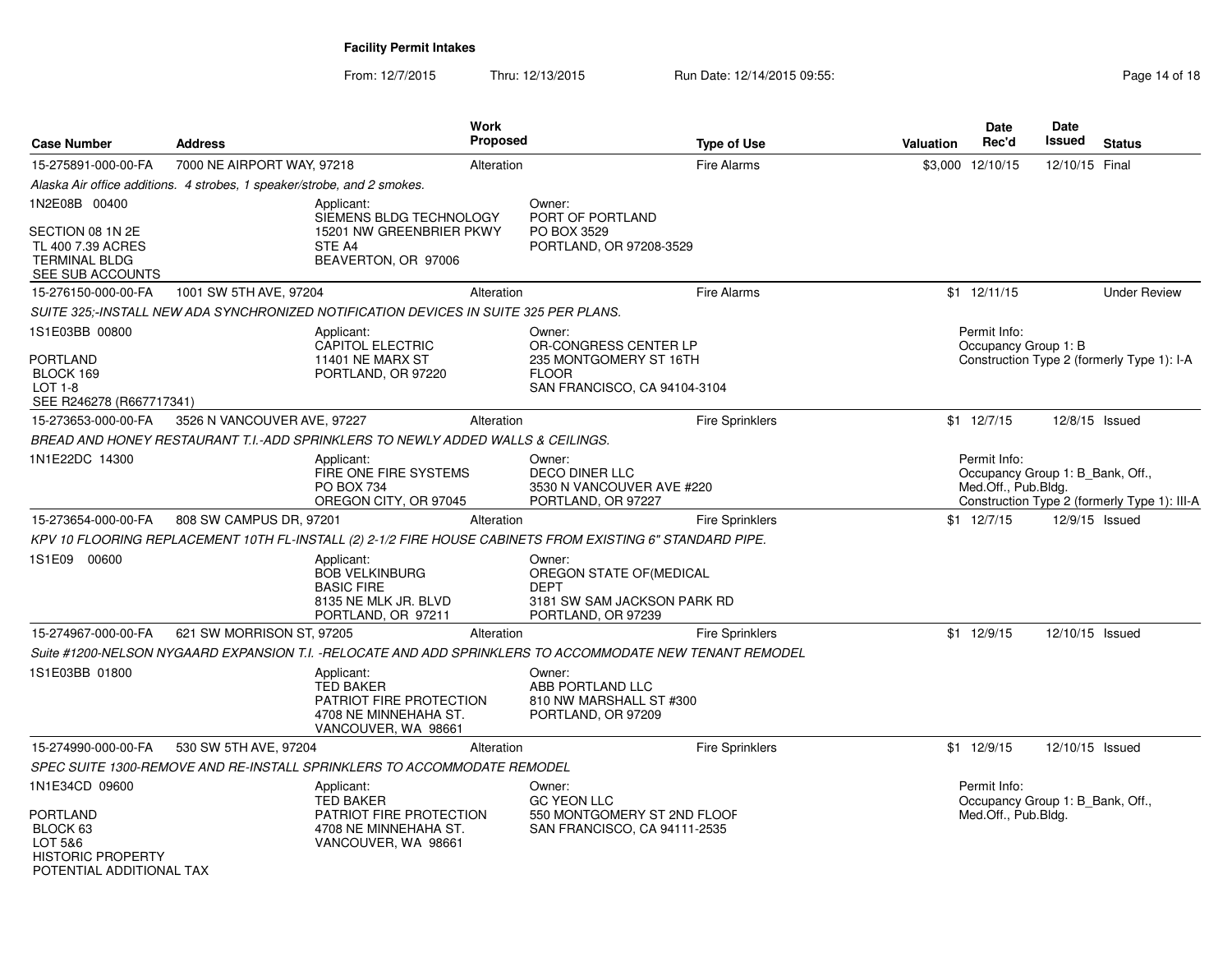From: 12/7/2015Thru: 12/13/2015 Run Date: 12/14/2015 09:55:<br>48 Page 15 of 18

| <b>Case Number</b>                                                  | <b>Address</b>                                          |                                                                                                          | <b>Work</b><br>Proposed | <b>Type of Use</b>                                                                                               |                                                               | Valuation        | Date<br>Rec'd                                                           | <b>Date</b><br>Issued | <b>Status</b>                               |
|---------------------------------------------------------------------|---------------------------------------------------------|----------------------------------------------------------------------------------------------------------|-------------------------|------------------------------------------------------------------------------------------------------------------|---------------------------------------------------------------|------------------|-------------------------------------------------------------------------|-----------------------|---------------------------------------------|
| 15-275286-000-00-FA                                                 |                                                         | 3181 SW SAM JACKSON PARK RD - Bldg LIB, 97 Alteration                                                    |                         |                                                                                                                  | <b>Fire Sprinklers</b>                                        |                  | \$4,300 12/9/15                                                         |                       | 12/9/15 Issued                              |
| Adding 1 Fire Sprinkler to new elevator pit                         |                                                         |                                                                                                          |                         |                                                                                                                  |                                                               |                  |                                                                         |                       |                                             |
| 1S1E09 00200                                                        |                                                         | Applicant:<br><b>BASIC FIRE PROTECTION</b><br>8135 NE MLK Jr. Blvd<br>PORTLAND, OR 97211                 |                         | Owner:<br>OREGON STATE OF<br>3181 SW SAM JACKSON PARK RD<br>PORTLAND, OR 97239                                   |                                                               |                  | Permit Info:<br>Occupancy Group 1: B Bank, Off.,<br>Med.Off., Pub.Bldg. |                       | Construction Type 2 (formerly Type 1): II-B |
| 15-276519-000-00-FA                                                 | 546 NE 12TH AVE, 97232                                  |                                                                                                          | Alteration              |                                                                                                                  | <b>Fire Sprinklers</b>                                        |                  | $$1 \t12/11/15$                                                         |                       | <b>Under Review</b>                         |
|                                                                     |                                                         |                                                                                                          |                         | SPRINKLERS-BHS WELLNESS CENTER-ADD 10 NEW PENDANT SPRINKLERS IN SUSPENDED CEILINGS. EXISTING UPRIGHTS TO REMAIN. |                                                               |                  |                                                                         |                       |                                             |
| 1N1E35BD 01400                                                      |                                                         | Applicant:                                                                                               |                         | Owner:                                                                                                           |                                                               |                  | Permit Info:                                                            |                       |                                             |
| HOLLADAYS ADD<br>BLOCK 145-148&165&166 TL 1400                      |                                                         | <b>BRENT BARKER</b><br>CENTURION FIRE PROTECTION<br>PO BOX 1705<br>OREGON CITY, OR 97045                 |                         | SCHOOL DISTRICT NO 1(LEASED<br>PO BOX 3107<br>PORTLAND, OR 97208-3107                                            |                                                               |                  | Occupancy Group 1: E_School                                             |                       | Construction Type 2 (formerly Type 1): V-B  |
|                                                                     |                                                         |                                                                                                          |                         | Owner:<br>WE MAKE THE MEDIA<br>PO BOX 3107<br>PORTLAND, OR 97208-3107                                            |                                                               |                  |                                                                         |                       |                                             |
| 15-274979-000-00-FA                                                 | 26 SW SALMON ST, 97204                                  |                                                                                                          | Alteration              |                                                                                                                  | <b>Hazardous Materials</b>                                    | \$10,000 12/9/15 |                                                                         |                       | <b>Under Review</b>                         |
|                                                                     |                                                         | Replace a 500 gallon Deisel tank with new UL142 tank and welded steel piping.                            |                         |                                                                                                                  |                                                               |                  |                                                                         |                       |                                             |
| 1S1E03BD 00200                                                      |                                                         | Applicant:<br><b>HARDER MECHANICAL</b>                                                                   |                         | Owner:<br>IEH PORTLAND LLC                                                                                       |                                                               |                  |                                                                         |                       |                                             |
| PORTLAND<br>BLOCK 6<br>LOT 1-8                                      |                                                         | <b>BLVD</b><br>PORTLAND, OR 97208                                                                        |                         | 2148 NE MARTIN LUTHER KING JR 1WTC0510-CORPORATE TAX<br>DEPT 121 SW SALMO<br>PORTLAND, OR 97204                  |                                                               |                  |                                                                         |                       |                                             |
| 15-274286-000-00-FA                                                 | 3171 SW SAM JACKSON PARK RD, 97201                      |                                                                                                          | Alteration              | Mechanical                                                                                                       |                                                               | \$16,000 12/8/15 |                                                                         |                       | <b>Under Review</b>                         |
|                                                                     |                                                         | B2/ INSTALLATION OF NEW ROOF TOP MOUNTED DUCTLESS SPLIT SYSTEM, SEE LU 15-220402-DZ                      |                         |                                                                                                                  |                                                               |                  |                                                                         |                       |                                             |
| 1S1E09 00500                                                        |                                                         | Applicant:                                                                                               |                         | Owner:                                                                                                           |                                                               |                  |                                                                         |                       |                                             |
| SECTION 09 1S 1E<br>TL 500 7.41 ACRES                               |                                                         | <b>JEROME KEYES</b><br><b>OHSU</b><br>3181 SW Sam Jackson Park Rd<br>PORTLAND, OR 97239                  |                         | OREGON STATE OF<br>3181 SW SAM JACKSON PARK RD<br>PORTLAND, OR 97239                                             |                                                               |                  |                                                                         |                       |                                             |
| 15-274363-000-00-FA                                                 |                                                         | 3181 SW SAM JACKSON PARK RD - Bldg OHS, 9 Alteration                                                     |                         | Mechanical                                                                                                       |                                                               |                  | \$4,000 12/8/15                                                         |                       | 12/9/15 Issued                              |
|                                                                     | F8/MINIMAL REWORK OF EXISTING HVAC, RELOCATE THERMOSTAT |                                                                                                          |                         |                                                                                                                  |                                                               |                  |                                                                         |                       |                                             |
| 1S1E09 00200                                                        |                                                         | Applicant:<br><b>MARCUS MORGAN</b><br><b>PKA ARCHITECTS</b><br>6969 SW HAMPTON ST.<br>PORTLAND, OR 97239 |                         | Owner:<br>OREGON STATE OF<br>3181 SW SAM JACKSON PARK RD 222 SW Columbia St., Suite 300<br>PORTLAND, OR 97239    | CCB - Contractor:<br><b>SKANSKA USA</b><br>Portland, OR 97201 |                  | Permit Info:<br>Occupancy Group 1: I-2                                  |                       | Construction Type 2 (formerly Type 1): I-A  |
| 15-274558-000-00-FA                                                 | 1001 SW 5TH AVE, 97204                                  |                                                                                                          | Alteration              | Mechanical                                                                                                       |                                                               | \$25,000 12/8/15 |                                                                         |                       | <b>Under Review</b>                         |
|                                                                     | B1/HVAC FOR T.I. TO INCLUDE VAV'S, DUCTWORK, ELEC       |                                                                                                          |                         |                                                                                                                  |                                                               |                  |                                                                         |                       |                                             |
| 1S1E03BB 00800                                                      |                                                         | Applicant:<br><b>TRIA DAY</b>                                                                            |                         | Owner:<br>OR-CONGRESS CENTER LP                                                                                  | CCB - Contractor:<br>MCKINSTRY CO LLC                         |                  | Permit Info:<br>Occupancy Group 1: B                                    |                       |                                             |
| PORTLAND<br>BLOCK 169<br><b>LOT 1-8</b><br>SEE R246278 (R667717341) |                                                         | <b>MCKINSTRY</b><br>16790 NE MASON ST. STE100<br>PORTLAND, OR 97230                                      |                         | 235 MONTGOMERY ST 16TH<br><b>FLOOR</b><br>SAN FRANCISCO, CA 94104-3104                                           | 16970 NE MASON ST, SUITE 100<br>PORTLAND OR 97230-7398        |                  |                                                                         |                       | Construction Type 2 (formerly Type 1): I-A  |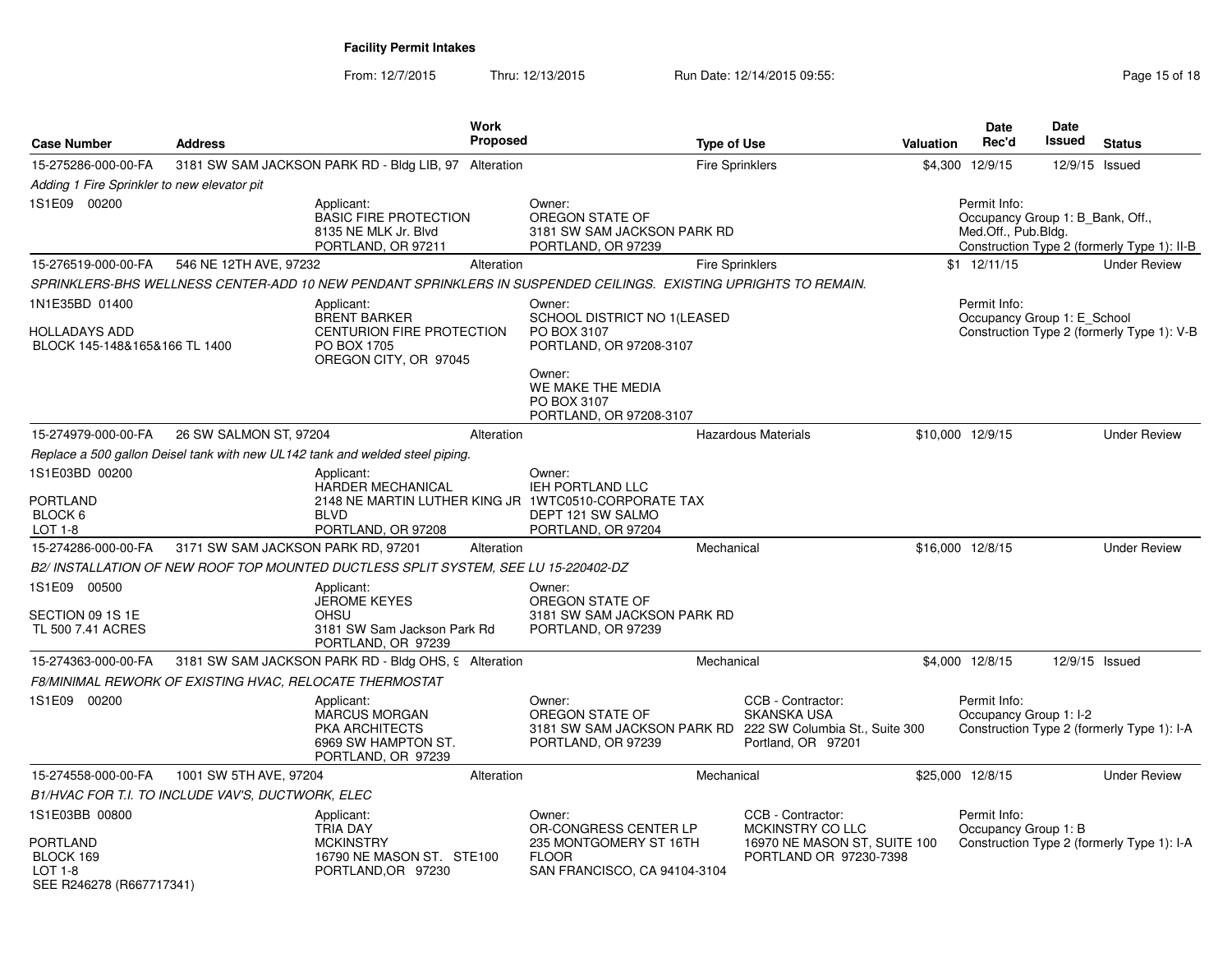From: 12/7/2015Thru: 12/13/2015 Run Date: 12/14/2015 09:55:<br>48 Page 16 of 18

| <b>Case Number</b>                                                       | <b>Address</b>                                       |                                                                                                                                                                                 | Work<br>Proposed |                                                                                           | <b>Type of Use</b> |                                                                                      | <b>Valuation</b> | Date<br>Rec'd                                | <b>Date</b><br>Issued | <b>Status</b>                               |
|--------------------------------------------------------------------------|------------------------------------------------------|---------------------------------------------------------------------------------------------------------------------------------------------------------------------------------|------------------|-------------------------------------------------------------------------------------------|--------------------|--------------------------------------------------------------------------------------|------------------|----------------------------------------------|-----------------------|---------------------------------------------|
| 15-274700-000-00-FA                                                      | 2250 NW 22ND AVE, 97210                              |                                                                                                                                                                                 | Alteration       |                                                                                           | Mechanical         |                                                                                      |                  | \$8,500 12/8/15                              |                       | <b>Under Review</b>                         |
|                                                                          | B2/ SINGLE FAN COIL UNIT WITH STRAIGHT LINE DUCT RUN |                                                                                                                                                                                 |                  |                                                                                           |                    |                                                                                      |                  |                                              |                       |                                             |
| 1N1E28CA 02500                                                           |                                                      | Applicant:<br><b>IAN ANDERSEN</b><br>ANDERSEN CONSTRUCTION<br>6712 N CUTTER CIRCLE<br>PORTLAND, OR 97217                                                                        |                  | Owner:<br><b>ROSAN INC</b><br>PO BOX 6712<br>PORTLAND, OR 97228-6712                      |                    | CCB - Contractor:<br>AMERICAN HEATING INC<br>5035 SE 24TH<br>PORTLAND, OR 97202-4765 |                  |                                              |                       |                                             |
| 15-275761-000-00-FA                                                      | 7000 NE AIRPORT WAY, 97218                           |                                                                                                                                                                                 | Alteration       |                                                                                           | Mechanical         |                                                                                      |                  | \$350,000 12/10/15                           |                       | <b>Under Review</b>                         |
| FF3/ GAS PIPING AND HVAC                                                 |                                                      |                                                                                                                                                                                 |                  |                                                                                           |                    |                                                                                      |                  |                                              |                       |                                             |
| 1N2E08B 00400<br>SECTION 08 1N 2E                                        |                                                      | Applicant:<br><b>MIKE COYLE</b><br><b>FASTER PERMITS</b>                                                                                                                        |                  | Owner:<br>PORT OF PORTLAND<br>PO BOX 3529                                                 |                    | CCB - Contractor:<br><b>SLAYDEN CONSTRUCTION</b><br><b>GROUP INC</b>                 |                  |                                              |                       |                                             |
| TL 400 7.39 ACRES<br><b>TERMINAL BLDG</b><br>SEE SUB ACCOUNTS            |                                                      | 14334 NW EAGLERIDGE LANE<br>PORTLAND, OR 97229                                                                                                                                  |                  | PORTLAND, OR 97208-3529                                                                   |                    | <b>PO BOX 247</b><br>STAYTON, OR 97383                                               |                  |                                              |                       |                                             |
| 15-273652-000-00-FA                                                      | 2000 SW 1ST AVE, 97201                               |                                                                                                                                                                                 | Alteration       |                                                                                           | Plumbing           |                                                                                      |                  | \$12/7/15                                    | 12/7/15 Issued        |                                             |
|                                                                          |                                                      | 2000 SW 1st Ave. Comcast T.I. to include: 2- sinks, 2- DW, 2- GD, 2- Ice Machine, 2- coffee maker, 2- coffee machine, 2- wall box.                                              |                  |                                                                                           |                    |                                                                                      |                  |                                              |                       |                                             |
| 1S1E03CB 00300<br>SOUTH AUDITORIUM ADD<br><b>BLOCK H</b><br>LOT 2 TL 300 |                                                      | Applicant:<br>YORK CUSTOM MECHANICAL INC                                                                                                                                        |                  | Owner:<br>AMCO-PORTLAND INC<br>810 SE BELMONT ST #100<br>PORTLAND, OR 97214               |                    |                                                                                      |                  | Permit Info:<br>Occupancy Group 1: B<br>I-FR |                       | Construction Type 2 (formerly Type 1):      |
| 15-273682-000-00-FA                                                      | 700 SW 5TH AVE                                       |                                                                                                                                                                                 | Alteration       |                                                                                           | Plumbing           |                                                                                      |                  | \$12/7/15                                    |                       | <b>Under Review</b>                         |
|                                                                          |                                                      |                                                                                                                                                                                 |                  |                                                                                           |                    |                                                                                      |                  |                                              |                       |                                             |
| 1S1E03BB1 90001                                                          |                                                      |                                                                                                                                                                                 |                  | Owner:<br>PIONEER PLACE LIMITED<br>PARTNERSHIP<br>PO BOX 617905<br>CHICAGO, IL 60661-7905 |                    |                                                                                      |                  | Permit Info:<br>Occupancy Group 1: M         |                       | Construction Type 2 (formerly Type 1): I-A  |
| 15-273751-000-00-FA                                                      | 3550 N INTERSTATE AVE, 97227                         |                                                                                                                                                                                 | Alteration       |                                                                                           | Plumbing           |                                                                                      |                  | \$12/7/15                                    |                       | <b>Under Review</b>                         |
|                                                                          |                                                      | Plumbing Renovation at Kaiser East Interstate MOBDemo 11th Floor 11-Sinks, 16th Floor 24- Sinks, 2- WCInstall 11th Floor 12 Sinks, 1-WC, 1-FD, 16th Floor 23- Sinks, 3-WC, 3-FD |                  |                                                                                           |                    |                                                                                      |                  |                                              |                       |                                             |
| 1N1E27BB 01700                                                           |                                                      |                                                                                                                                                                                 |                  | Owner:<br>KAISER FOUNDATION HEALTH                                                        |                    |                                                                                      |                  | Permit Info:<br>Occupancy Group 1: B         |                       |                                             |
| <b>COOKS ADD</b><br>BLOCK 5&9&32 TL 1700                                 |                                                      |                                                                                                                                                                                 |                  | 500 NE MULTNOMAH ST #100<br>PORTLAND, OR 97232-2031                                       |                    |                                                                                      |                  |                                              |                       | Construction Type 2 (formerly Type 1): II-B |
|                                                                          |                                                      |                                                                                                                                                                                 |                  | Owner:<br>PLAN OF THE NORTHWEST<br>500 NE MULTNOMAH ST #100<br>PORTLAND, OR 97232-2031    |                    |                                                                                      |                  |                                              |                       |                                             |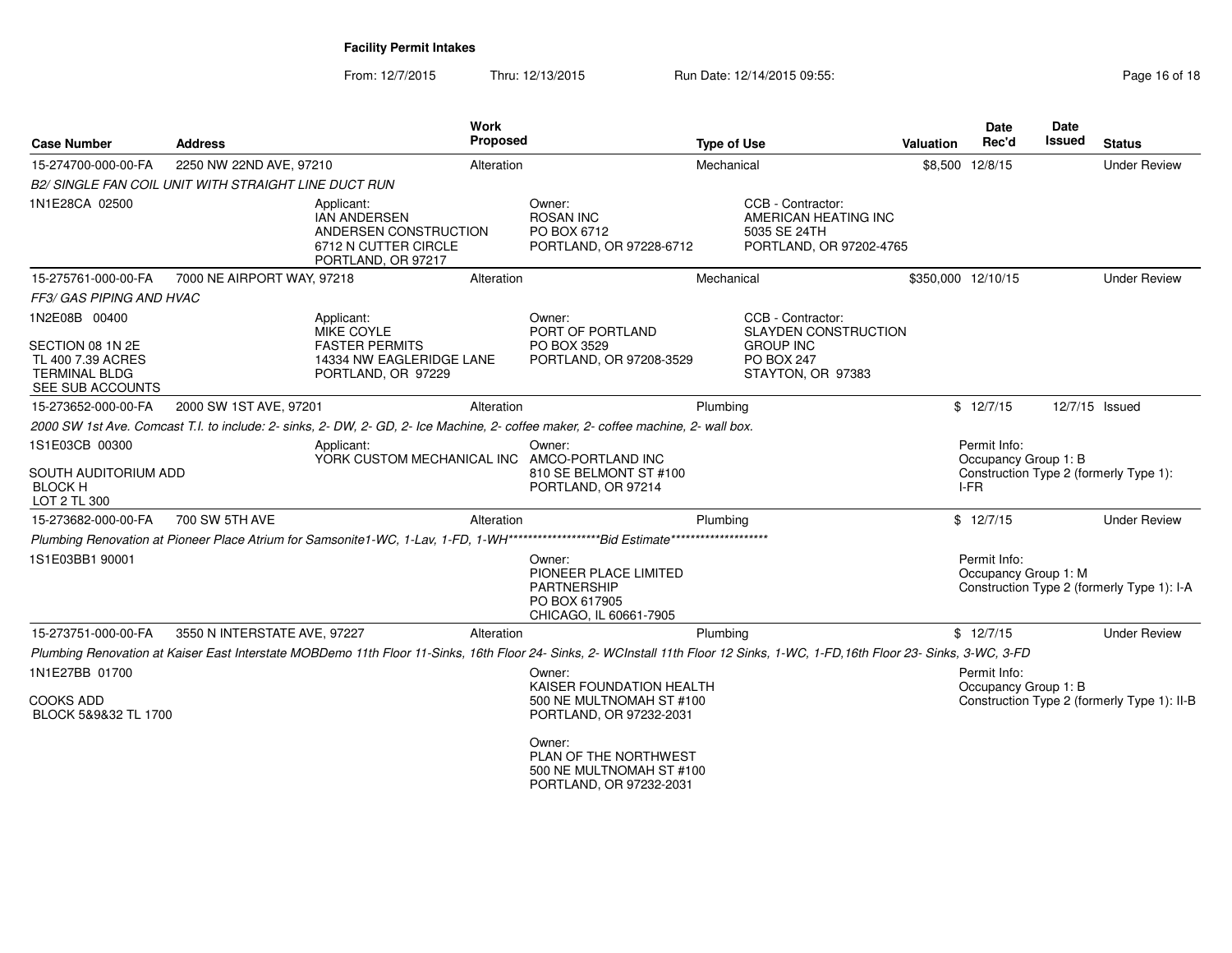From: 12/7/2015Thru: 12/13/2015 Run Date: 12/14/2015 09:55:<br>48 Page 17 of 18

| Case Number                                                                              | <b>Address</b>                | Work<br><b>Proposed</b>                                                                                                                                                             |                                                                                                             | <b>Type of Use</b> | Valuation | <b>Date</b><br>Rec'd                                                    | <b>Date</b><br>Issued | <b>Status</b>                               |
|------------------------------------------------------------------------------------------|-------------------------------|-------------------------------------------------------------------------------------------------------------------------------------------------------------------------------------|-------------------------------------------------------------------------------------------------------------|--------------------|-----------|-------------------------------------------------------------------------|-----------------------|---------------------------------------------|
| 15-274258-000-00-FA                                                                      | 812 SW WASHINGTON ST, 97205   | Alteration                                                                                                                                                                          |                                                                                                             | Plumbing           |           | \$12/8/15                                                               |                       | 12/11/15 Under Inspection                   |
|                                                                                          |                               | Plumbing Renovation at Stevens Building 4th Floor for Shell TI to include: Demo 3- WC's, 1- UR, 3- LAV's, New: 3- WC's, 1-UR, 2- LAV, 1- break sink, 1- future DW, 1- water chiller |                                                                                                             |                    |           |                                                                         |                       |                                             |
| 1N1E34CC 06200                                                                           |                               | Applicant:<br>K & C PLUMBING INC<br>PO BOX 2124<br>OREGON CITY OR 97045                                                                                                             | Owner:<br><b>CARRINGTON INVESTMENTS LLC</b><br>5331 SW MACADAM AVE #258-110<br>PORTLAND, OR 97239<br>Owner: |                    |           |                                                                         |                       |                                             |
|                                                                                          |                               |                                                                                                                                                                                     | <b>STEVENS HOTEL LLC</b><br>5331 SW MACADAM AVE #258-110<br>PORTLAND, OR 97239                              |                    |           |                                                                         |                       |                                             |
| 15-274473-000-00-FA                                                                      | 705 N KILLINGSWORTH ST, 97217 | Alteration                                                                                                                                                                          |                                                                                                             | Plumbing           |           | \$12/8/15                                                               | 12/8/15 Final         |                                             |
|                                                                                          |                               | Plumbing Renovation at PCC Cascade Student Services BuildingRain Drain                                                                                                              |                                                                                                             |                    |           |                                                                         |                       |                                             |
| 1N1E15CD 12300<br>WEST PIEDMONT<br>BLOCK <sub>3</sub><br>LOT 10-16<br>E 77' OF LOT 17&18 |                               | Applicant:<br>HYDRO TEMP MECHANICAL INC<br>28465 SW BOBERG RD<br>WILSONVILLE, OR 97070                                                                                              | Owner:<br>PORTLAND COMMUNITY<br><b>COLLEGE DIST</b><br>PO BOX 19000<br>PORTLAND, OR 97280-0990              |                    |           | Permit Info:<br>Occupancy Group 1: B                                    |                       | Construction Type 2 (formerly Type 1): II-B |
| 15-274533-000-00-FA                                                                      | 825 NE MULTNOMAH ST - Unit 1  | Alteration                                                                                                                                                                          |                                                                                                             | Plumbing           |           | \$12/8/15                                                               |                       | <b>Under Review</b>                         |
|                                                                                          |                               | Plumbing Renovation at Lloyd Center Tower Suite 950 for Guild Morgage1- Sink                                                                                                        |                                                                                                             |                    |           |                                                                         |                       |                                             |
| 1N1E35BB 90002<br>LLOYD CENTER TOWER CONDOMINIUM<br>LOT 1<br>DEPT OF REVENUE             |                               |                                                                                                                                                                                     | Owner:<br><b>PACIFICORP</b><br>825 NE MULTNOMAH ST #1900<br>PORTLAND, OR 97232                              |                    |           | Permit Info:<br>Occupancy Group 1: B Bank, Off.,<br>Med.Off., Pub.Bldg. |                       |                                             |
| 15-274557-000-00-FA                                                                      | 1107 NE 9TH AVE               | Alteration                                                                                                                                                                          |                                                                                                             | Plumbing           |           | \$12/8/15                                                               | 12/8/15 Issued        |                                             |
|                                                                                          |                               | Plumbing Renovation at Elwood Building for Orange Theory Fitness TIRun 20 Feet 2-1/2 inch Copper and a 4 inch CI stub for future use.                                               |                                                                                                             |                    |           |                                                                         |                       |                                             |
| 1N1E35BB 02602<br>LLOYD BLOCKS<br>LOT 2                                                  |                               | Applicant:<br>JH KELLY LLC<br>PO BOX 2038<br>LONGVIEW, WA 98632                                                                                                                     | Owner:<br>AAT LLOYD DISTRICT LLC<br>11455 EL CAMINO REAL #200<br>SAN DIEGO, CA 92130-2047                   |                    |           |                                                                         |                       |                                             |
| 15-275159-000-00-FA                                                                      | 621 SW MORRISON ST, 97205     | Alteration                                                                                                                                                                          |                                                                                                             | Plumbing           |           | \$12/9/15                                                               |                       | 12/9/15 Under Inspection                    |
|                                                                                          |                               | Plumbing Renovation at American Bank Building for Nelson Nygaard TI Suite 1200Demo Sink                                                                                             |                                                                                                             |                    |           |                                                                         |                       |                                             |
| 1S1E03BB 01800                                                                           |                               | Applicant:<br>JAMES ROOD PLUMBING INC<br>125 S 1ST AVE #542<br>Hillsboro, OR 97123                                                                                                  | Owner:<br>ABB PORTLAND LLC<br>810 NW MARSHALL ST #300<br>PORTLAND, OR 97209                                 |                    |           |                                                                         |                       |                                             |
| 15-275386-000-00-FA                                                                      | 3203 SE WOODSTOCK BLVD, 97202 | Alteration                                                                                                                                                                          |                                                                                                             | Plumbing           |           | \$12/10/15                                                              |                       | 12/10/15 Under Inspection                   |
|                                                                                          |                               | Plumbing Renovation at Reed College Chemistry Lab5 Lab tables w/ sinks and DI water and 2 Fume Hoods w/ Sinks                                                                       |                                                                                                             |                    |           |                                                                         |                       |                                             |
| 1S1E13 00100<br>SECTION 13 1S 1E<br>TL 100 98.52 ACRES                                   |                               | Applicant:<br><b>EVOLUTION PLUMBING LLC</b><br>7715 NE 33RD DR SUITE D<br>PORTLAND OR 97211-1942                                                                                    | Owner:<br>THE REED INSTITUTE<br>3203 SE WOODSTOCK BLVD<br>PORTLAND, OR 97202-8138                           |                    |           |                                                                         |                       |                                             |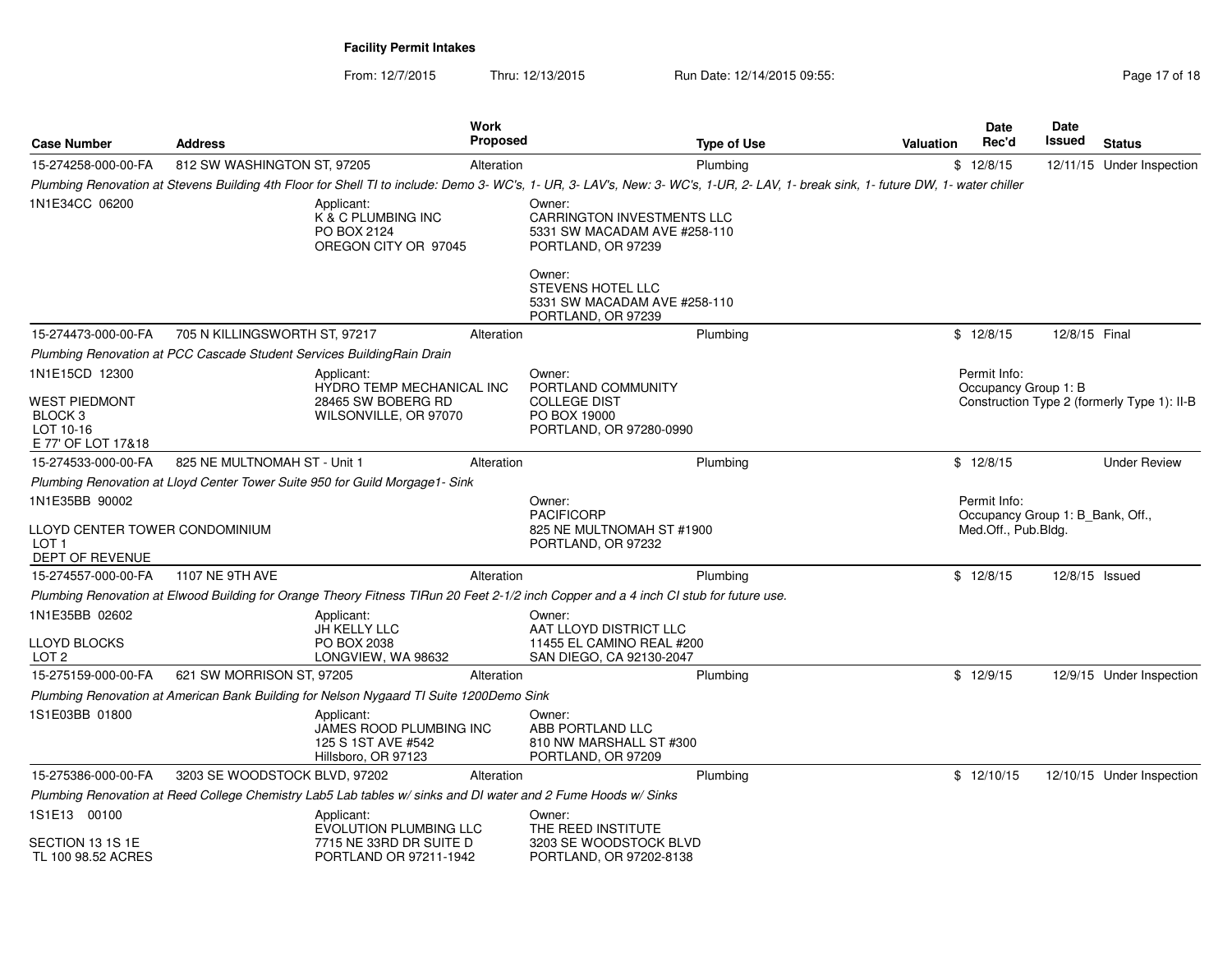From: 12/7/2015Thru: 12/13/2015 Run Date: 12/14/2015 09:55:<br>
Run Date: 12/14/2015 09:55:

| <b>Case Number</b>                                                                                         | <b>Address</b>         | Work<br>Proposed                                                                                                                                                 | Type of Use              | Valuation                                                     | <b>Date</b><br>Rec'd | <b>Date</b><br>Issued | <b>Status</b>                                            |
|------------------------------------------------------------------------------------------------------------|------------------------|------------------------------------------------------------------------------------------------------------------------------------------------------------------|--------------------------|---------------------------------------------------------------|----------------------|-----------------------|----------------------------------------------------------|
| 15-276435-000-00-FA                                                                                        | 600 SW 10TH AVE, 97205 | Alteration                                                                                                                                                       | Plumbing                 |                                                               | \$12/11/15           |                       | <b>Under Review</b>                                      |
|                                                                                                            |                        | Plumbing Renovation at Galleria Building for Spikes Dog Restaurant1- mop, 1- WH, 1- Prep, 2- FS, 3- HS, 1-3 Comp, 1-DW, 1-IM, 1 Soda, 2- Coffee, 1-Hot Dog Table |                          |                                                               |                      |                       |                                                          |
| 1N1E34CC 09400<br>PORTLAND<br>BLOCK 217<br>LOT 1-8<br><b>HISTORIC PROPERTY</b><br>POTENTIAL ADDITIONAL TAX |                        | Owner:<br>2701 NW VAUGHN ST #390<br>PORTLAND, OR 97210                                                                                                           | GALLERIA BUILDING DE LLC |                                                               |                      |                       |                                                          |
| Total # of FA Alteration permit intakes: 94                                                                |                        |                                                                                                                                                                  |                          | Total valuation of FA Alteration permit intakes: \$15,195,643 |                      |                       |                                                          |
| Total # of Equility Down't intelega: 04                                                                    |                        |                                                                                                                                                                  |                          |                                                               |                      |                       | Total valuation of Fooility Downit intelega: 015 105 649 |

**Total # of Facility Permit intakes: 94**

**Total valuation of Facility Permit intakes: \$15,195,643**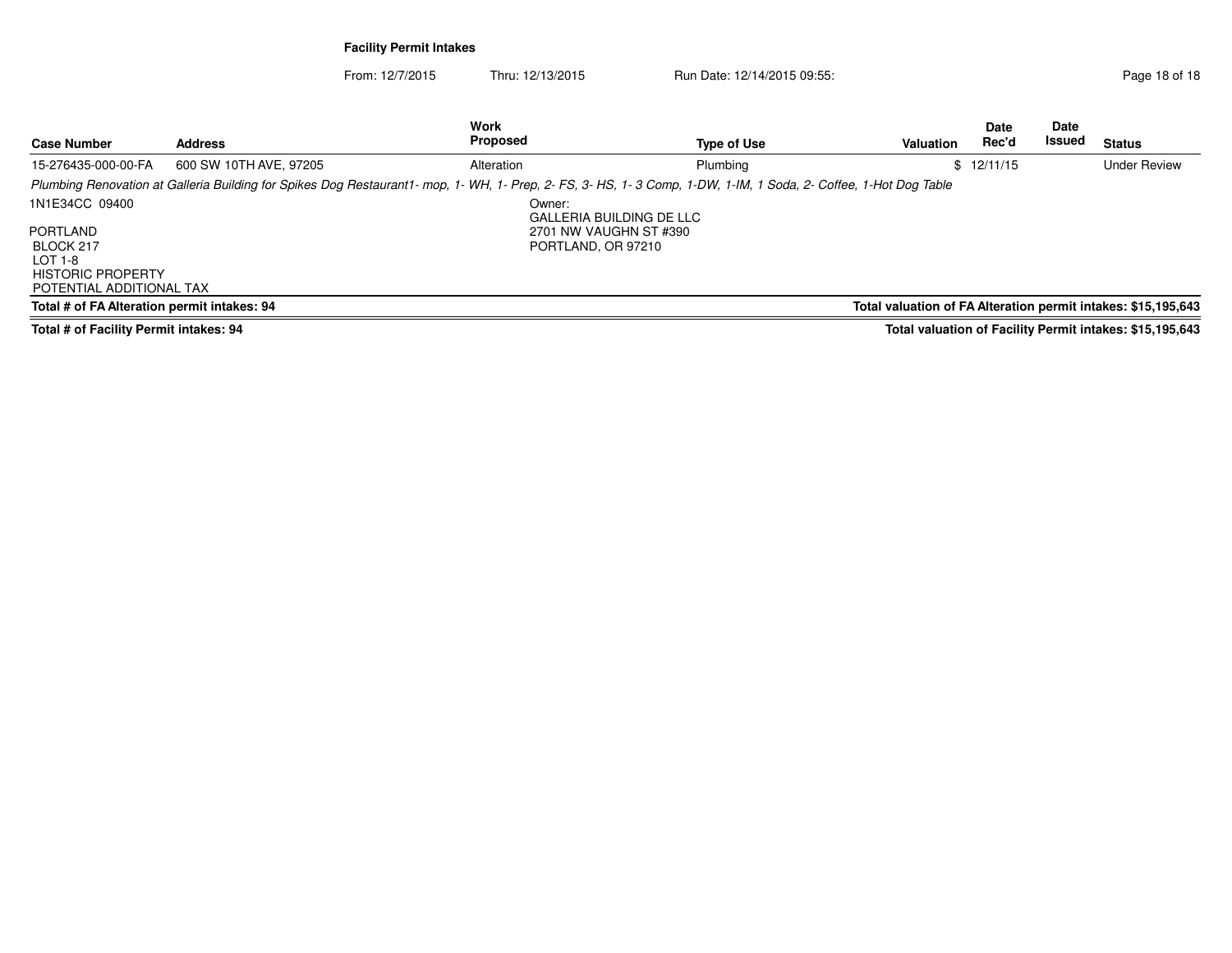## **Major Project Groups Permit Intakes**

From: 12/7/2015Thru: 12/13/2015 Run Date: 12/14/2015 09:55:

| Page 1 of 1 |  |  |
|-------------|--|--|
|             |  |  |

| <b>Case Number</b>                               | <b>Address</b>                                                                                                                                                                                     |  | Work<br><b>Proposed</b>                                                                                                                                                                                                                                          |  | <b>Type of Use</b> | Valuation                                | <b>Date</b><br>Rec'd | Date<br>Issued                                            | <b>Status</b>       |
|--------------------------------------------------|----------------------------------------------------------------------------------------------------------------------------------------------------------------------------------------------------|--|------------------------------------------------------------------------------------------------------------------------------------------------------------------------------------------------------------------------------------------------------------------|--|--------------------|------------------------------------------|----------------------|-----------------------------------------------------------|---------------------|
| 15-144944-DSN-02-MG 2720 SW MOODY AVE, 97201     |                                                                                                                                                                                                    |  | New Construction                                                                                                                                                                                                                                                 |  | <b>Business</b>    |                                          | \$12/10/15           |                                                           | <b>Under Review</b> |
|                                                  |                                                                                                                                                                                                    |  |                                                                                                                                                                                                                                                                  |  |                    |                                          |                      |                                                           |                     |
| 1S1E10 00200                                     | 6 STORY MEDICAL RESEARCH BUILDING , 2 LEVELS OF BELOW GRADE PARKING 1ST FLOOR RETAIL.<br>Applicant:<br>ERIC WILSON<br><b>SRG PARTNERSHIP</b><br>621 SW MORRISON ST., STE 200<br>PORTLAND, OR 97205 |  | Owner:<br>OREGON HEALTH<br>3181 SW SAM JACKSON PARK RD<br>PORTLAND, OR 97239-3011<br>Owner:<br><b>SCIENCE</b><br>3181 SW SAM JACKSON PARK RD<br>PORTLAND, OR 97239-3011<br>Owner:<br><b>UNIVERSITY</b><br>3181 SW SAM JACKSON PARK RD<br>PORTLAND, OR 97239-3011 |  |                    | Permit Info:<br>Construction Type 1: I-A |                      | Occupancy Group 1: A-2 Restaurant                         |                     |
| Total # of MG New Construction permit intakes: 1 |                                                                                                                                                                                                    |  |                                                                                                                                                                                                                                                                  |  |                    |                                          |                      | Total valuation of MG New Construction permit intakes: \$ |                     |

**Total # of Major Project Groups Permit intakes: 1**

**Total valuation of Major Project Groups Permit intakes: \$**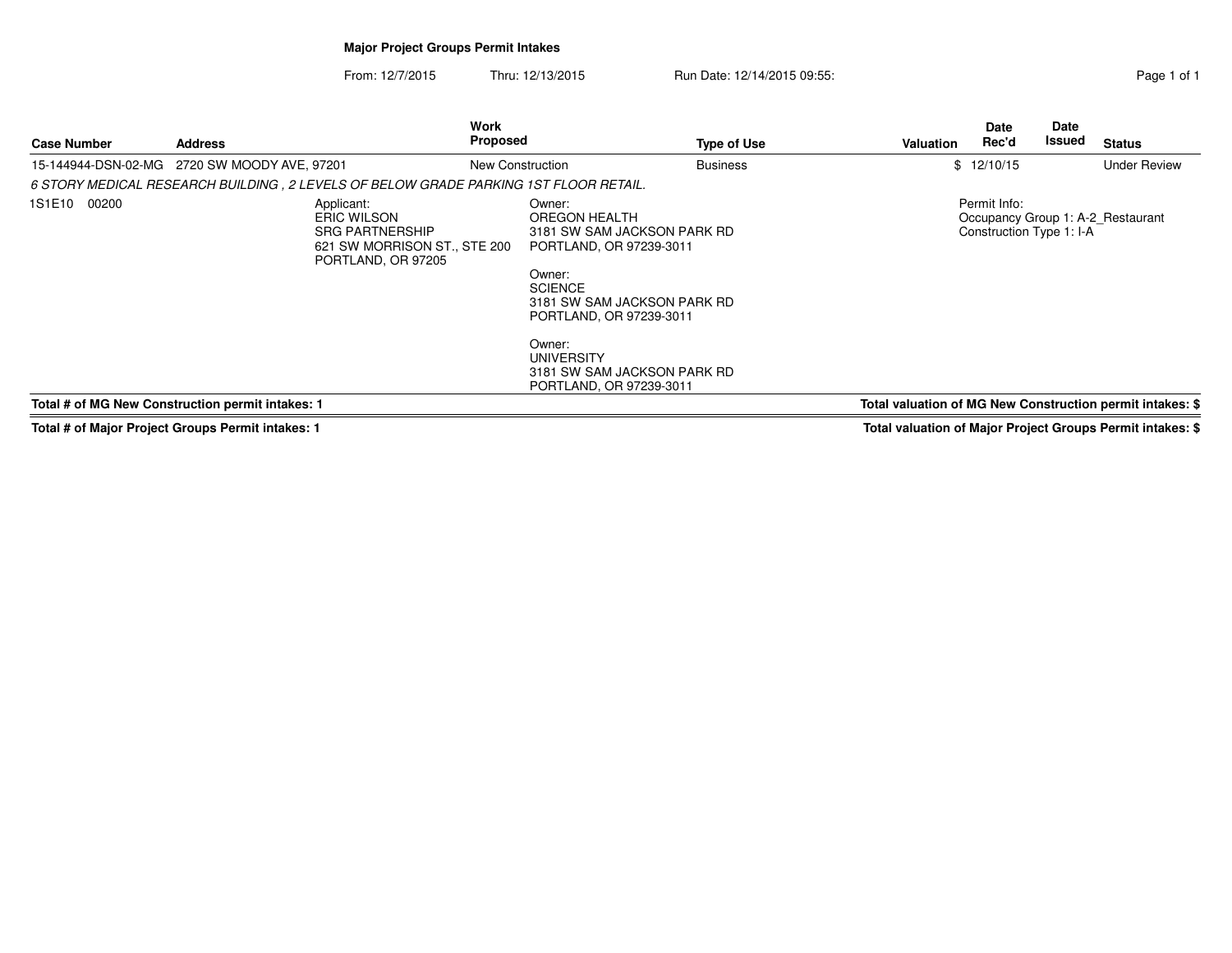**Site Development Permit Intakes**

**Work** 

From: 12/7/2015Thru: 12/13/2015 Run Date: 12/14/2015 09:55:<br>
Page 1 of 1

| <b>Case Number</b>                                                                           | <b>Address</b>                                         |                                                                                                                                | <b>Work</b><br><b>Proposed</b> |                                                                               | <b>Type of Use</b> |                                                                                                                  | <b>Valuation</b>  | Date<br>Rec'd    | Date<br>Issued | <b>Status</b>                                                        |
|----------------------------------------------------------------------------------------------|--------------------------------------------------------|--------------------------------------------------------------------------------------------------------------------------------|--------------------------------|-------------------------------------------------------------------------------|--------------------|------------------------------------------------------------------------------------------------------------------|-------------------|------------------|----------------|----------------------------------------------------------------------|
| 15-276195-000-00-SD                                                                          | 7802 NE AIRPORT WAY                                    |                                                                                                                                | Grading                        |                                                                               |                    | <b>Existing Commercial Site</b>                                                                                  | \$500,000         | 12/11/15         |                | <b>Under Review</b>                                                  |
|                                                                                              |                                                        | REPAVE APPROX 1/2 MILE OF AIR CARGO ROAD: ALSO PROVIDE STORMWATER IMPROVEMENTS                                                 |                                |                                                                               |                    |                                                                                                                  |                   |                  |                |                                                                      |
| 1N2E08DA 00200A9<br>SECTION 08 1N 2E<br><b>TL 200</b><br>SEE MAIN ACCT R94208-0510 (R317057) |                                                        | Applicant:<br>MIKE COYLE<br><b>FASTER PERMITS</b><br>14334 NW EAGLERIDGE LANE<br>PORTLAND, OR 97229                            |                                | Owner:<br>PORT OF PORTLAND(LEASED<br>PO BOX 45852<br>ATLANTA, GA 30320-5852   |                    | <b>Primary Contractor:</b><br><b>TO BID</b>                                                                      |                   |                  |                |                                                                      |
|                                                                                              |                                                        |                                                                                                                                |                                | Owner:<br><b>DELTA AIRLINES INC</b><br>PO BOX 45852<br>ATLANTA, GA 30320-5852 |                    |                                                                                                                  |                   |                  |                |                                                                      |
| Total # of SD Grading permit intakes: 1                                                      |                                                        |                                                                                                                                |                                |                                                                               |                    |                                                                                                                  |                   |                  |                | Total valuation of SD Grading permit intakes: \$500,000              |
| 15-276133-000-00-SD                                                                          | 7445 NE 33RD DR, 97211                                 |                                                                                                                                |                                | Landslide/Slope Repair                                                        |                    | <b>Existing Residential Site</b>                                                                                 |                   | \$4,500 12/11/15 |                | <b>Under Review</b>                                                  |
|                                                                                              |                                                        | SLOPE RESTORATION TO INCLUDE TREE REMOVAL, GRADING, REPLANTING. DEVELOP CONSTRUCTION EQUIPMENT STORAGE AREA. SEE 14-242854 LU. |                                |                                                                               |                    |                                                                                                                  |                   |                  |                |                                                                      |
| 1N1E13BA 05500<br>SUNDERLAND AC & PLAT 3<br>LOT 29 TL 5500                                   |                                                        | Applicant:<br><b>JASON ASHE</b><br>NTA CONTRACTING INC.<br>10350 N Vancouver Way #345<br>Portland, OR 97217                    |                                | Owner:<br><b>THOMAS B FLYNN</b><br>142 LAUREL LN<br>WASHOUGAL, WA 98671       |                    | CCB - Contractor:<br>NTA CONTRACTING INC<br>10509 SE KNIGHT ST<br>PORTLAND, OR 97266                             |                   |                  |                |                                                                      |
|                                                                                              | Total # of SD Landslide/Slope Repair permit intakes: 1 |                                                                                                                                |                                |                                                                               |                    |                                                                                                                  |                   |                  |                | Total valuation of SD Landslide/Slope Repair permit intakes: \$4,500 |
| 15-274136-000-00-SD                                                                          | 4419 SE 112TH AVE, 97266                               |                                                                                                                                |                                | Multiple Dwellings/Single Lot Improvem                                        |                    | <b>Existing Residential Site</b>                                                                                 | \$380,000 12/9/15 |                  |                | <b>Under Review</b>                                                  |
|                                                                                              |                                                        | SITE IMPROVEMENTS TO INCLUDE GRADING, LANDSCAPING, SHARED UTILITIES AND DRIVEWAY                                               |                                |                                                                               |                    |                                                                                                                  |                   |                  |                |                                                                      |
| 1S2E10CD 08200<br>D & O LITTLE HMS SUB 4<br>LOT 16 TL 8200                                   |                                                        | Applicant:<br><b>DONNA KEOUGH</b><br>508 NW 44TH ST<br>VANCOUVER, WA 98660                                                     |                                | Owner:<br>SPENSER B STANLEY<br>PO BOX 33077<br>PORTLAND, OR 97292             |                    | CCB - Contractor:<br><b>FREDERICK G SHERVEY</b><br><b>CONSTRUCTION INC</b><br>PO BOX 66320<br>PORTLAND, OR 97290 |                   |                  |                |                                                                      |
|                                                                                              |                                                        | Total # of SD Multiple Dwellings/Single Lot Improvements permit intakes: 1                                                     |                                |                                                                               |                    | Total valuation of SD Multiple Dwellings/Single Lot Improvements permit intakes: \$380,000                       |                   |                  |                |                                                                      |
|                                                                                              |                                                        |                                                                                                                                |                                |                                                                               |                    |                                                                                                                  |                   |                  |                |                                                                      |

**Total # of Site Development Permit intakes: 3**

**Total valuation of Site Development Permit intakes: \$884,500**

**Date**